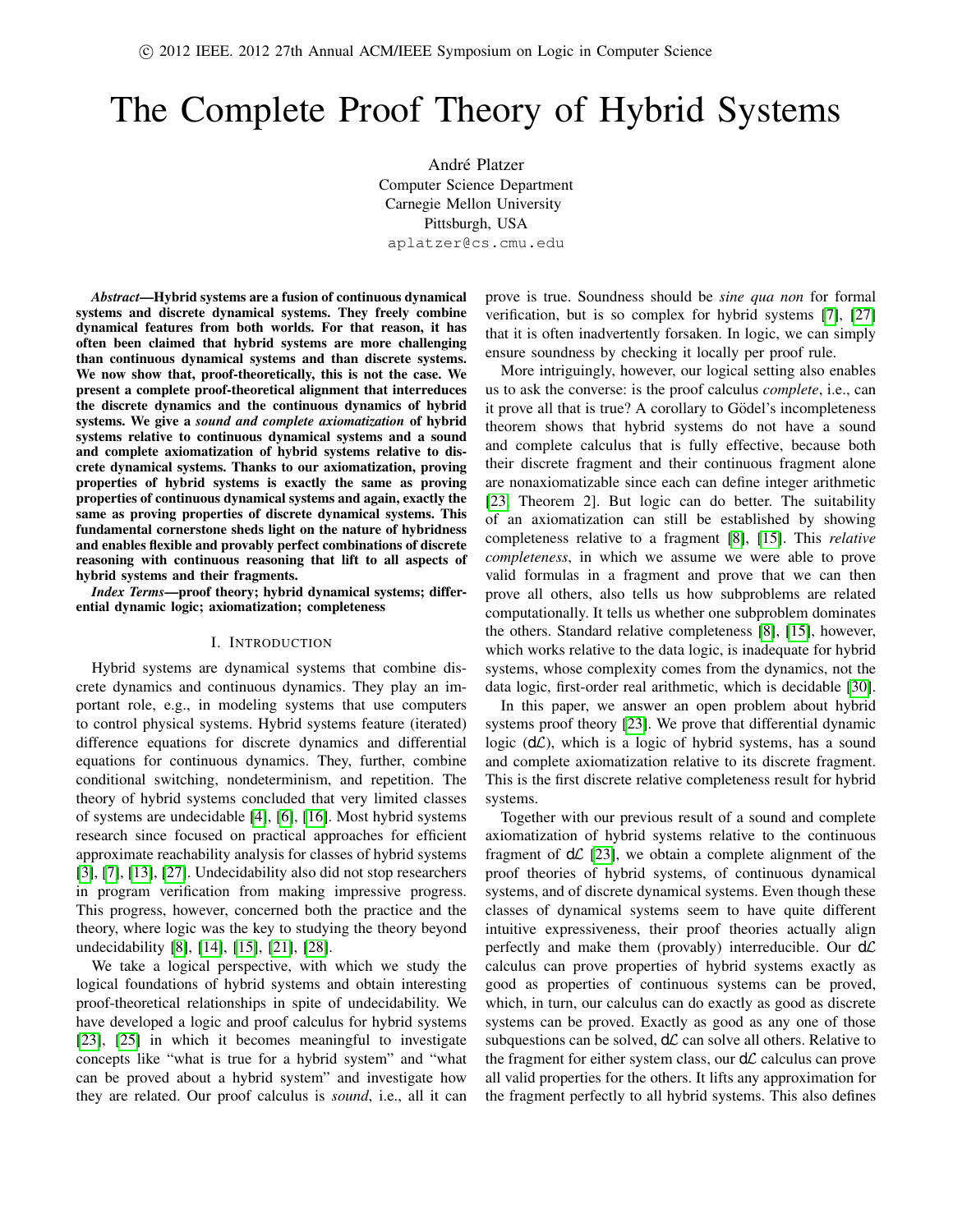a relative decision procedure for  $d\mathcal{L}$  sentences, because our completeness proofs are constructive.

On top of its theoretical value and the full provability alignment that our new result shows, our discrete completeness result is significant in that—in computer science and verification—programs are closer to being understood than differential equations. Well-established and (partially) automated machinery exists for classical program verification, which, according to our result, has unexpected direct applications in hybrid systems. Completeness relative to discrete systems increases the confidence that discrete computers can solve hybrid systems questions at all. Conversely, control theory provides valuable tools for understanding continuous systems. Previously, it had been just as hard to generalize discrete computer science techniques to continuous questions as it has been to generalize continuous control approaches to discrete phenomena, let alone to the mixed case of hybrid systems.

Overall, our results provide a perfect link between both worlds and allow—in a sound and complete, and constructive way—to combine the best of both worlds.  $d\mathcal{L}$  allows discrete reasoning as well as continuous reasoning within one single logic and proof system. The  $d\mathcal{L}$  calculus links and transfers one side of reasoning in a provably perfect (that is sound and complete) way to the other side. For whatever question about a hybrid system (or its fragments) a discrete approach is more natural or promising,  $d\mathcal{L}$  lifts this reasoning in a perfect way to continuous systems, and to hybrid systems, and vice versa for any part where a continuous approach is more useful.

This complete alignment of the proof theories is a fundamental cornerstone for understanding hybridness and relations between discrete and continuous dynamics. In a nutshell, we show that we can proof-theoretically equate:

"*hybrid* = *continuous* = *discrete*"

# II. DIFFERENTIAL DYNAMIC LOGIC

# *A. Regular Hybrid Programs*

We use (regular) *hybrid programs* (HP) [\[23\]](#page-9-12) as hybrid system models. HPs form a Kleene algebra with tests [\[19\]](#page-9-15). The *atomic HPs* are instantaneous discrete jump *assignments*  $x := \theta$ , *tests* ?  $\chi$  of a first-order formula<sup>[1](#page-1-0)</sup>  $\chi$  of real arithmetic, and *differential equation (systems)*  $x' = \theta \& \chi$  for a continuous evolution restricted to the domain of evolution described by a first-order formula  $\chi$ . Compound HPs are generated from these atomic HPs by nondeterministic choice (∪), sequential composition (;), and Kleene's nondeterministic repetition (\*). We use polynomials with rational coefficients as terms. HPs are defined by the following grammar  $(\alpha, \beta)$  are HPs, x a variable,  $\theta$  a term possibly containing x, and  $\chi$  a formula of first-order logic of real arithmetic):

$$
\alpha, \beta \ ::= x := \theta \mid ?\chi \mid x' = \theta \& \chi \mid \alpha \cup \beta \mid \alpha; \beta \mid \alpha^*
$$

The first three cases are called atomic HPs, the last three compound HPs. These operations can define all hybrid systems

[\[25\]](#page-9-13). We, e.g., write  $x' = \theta$  for the unrestricted differential equation  $x' = \theta \& true$ . We allow differential equation systems and use vectorial notation. Vectorial assignments are definable from scalar assignments (and ;).

A *state*  $\nu$  is a mapping from variables to R. Hence  $\nu(x) \in \mathbb{R}$ is the value of variable x in state  $\nu$ . The set of states is denoted S. We denote the value of term  $\theta$  in  $\nu$  by  $[\![\theta]\!]_{\nu}$ . Each HP  $\alpha$  is interpreted semantically as a binary reachability relation  $\rho(\alpha)$ over states, defined inductively by:

- $\rho(x := \theta) = \{(\nu, \omega) : \omega = \nu \text{ except that } [x]_{\omega} = [\![\theta]\!]_{\nu}\}\$
- $\rho$  $(\gamma \chi) = \{ (\nu, \nu) : \nu \models \chi \}$
- $\rho(x' = \theta \& \chi) = \{(\varphi(0), \varphi(r)) : \varphi(t) \models x' = \theta \text{ and}$  $\varphi(t) \models \chi$  for all  $0 \le t \le r$  for a solution  $\varphi : [0, r] \to S$ of any duration r}; i.e., with  $\varphi(t)(x') \stackrel{\text{def}}{=} \frac{d\varphi(\zeta)(x)}{dt}$  $\frac{\zeta(x)}{\zeta(x)}(t),$  $\varphi$  solves the differential equation and satisfies  $\chi$  at all times [\[23\]](#page-9-12)
- $\rho(\alpha \cup \beta) = \rho(\alpha) \cup \rho(\beta)$
- $\rho(\alpha;\beta) = \rho(\beta) \circ \rho(\alpha)$
- $\rho(\alpha^*) = |$ n∈N  $\rho(\alpha^n)$  with  $\alpha^{n+1} \equiv \alpha^n; \alpha$  and  $\alpha^0 \equiv ?true$ .

We refer to our book [\[25\]](#page-9-13) for a comprehensive background. We also refer to [\[25\]](#page-9-13) for an elaboration how the case  $r =$ 0 (in which the only condition is  $\varphi(0) \models \chi$ ) is captured by the above definition. To avoid technicalities, we consider only polynomial differential equations, which are all smooth.

#### <span id="page-1-1"></span>*B.* dL *Formulas*

The *formulas of differential dynamic logic* (dL) are defined by the grammar (where  $\phi$ ,  $\psi$  are d $\mathcal{L}$  formulas,  $\theta_1$ ,  $\theta_2$  terms, x a variable,  $\alpha$  a HP):

$$
\phi, \psi \ ::= \ \theta_1 \ge \theta_2 \mid \neg \phi \mid \phi \land \psi \mid \forall x \, \phi \mid [\alpha] \phi
$$

The *satisfaction relation*  $\nu \models \phi$  is as usual in first-order logic (of real arithmetic) with the addition that  $\nu \models [\alpha]\phi$  iff  $\omega \models \phi$ for all  $\omega$  with  $(\nu, \omega) \in \rho(\alpha)$ . The operator  $\langle \alpha \rangle$  dual to  $[\alpha]$ is defined by  $\langle \alpha \rangle \phi \equiv \neg[\alpha] \neg \phi$ . Consequently,  $\nu \models \langle \alpha \rangle \phi$  iff  $\omega \models \phi$  for some  $\omega$  with  $(\nu, \omega) \in \rho(\alpha)$ . Operators =, >,  $\leq$ , <,  $\vee, \rightarrow, \leftrightarrow, \exists x$  can be defined as usual in first-order logic. A d $\mathcal{L}$ formula  $\phi$  is *valid*, written  $\models \phi$ , iff  $\nu \models \phi$  for all states  $\nu$ .

### *C. Axiomatization*

Our axiomatization of  $d\mathcal{L}$  is shown in Fig. [1.](#page-2-0) To highlight the logical essentials, we present a significantly simplified axiomatization in comparison to our earlier work [\[23\]](#page-9-12), which was tuned for automation. The axiomatization we use here is closer to that of Pratt's dynamic logic for conventional discrete programs [\[15\]](#page-9-9), [\[28\]](#page-9-11). We use the first-order Hilbert calculus (modus ponens and ∀-generalization) as a basis and allow all instances of valid formulas of first-order real arithmetic as axioms. The first-order theory of real-closed fields is decidable [\[30\]](#page-9-14). We write  $\vdash \phi$  iff d*L* formula  $\phi$  can be *proved* with d*L* rules from  $d\mathcal{L}$  axioms (including first-order rules and axioms).

Axiom [\[:=\]](#page-2-1) is Hoare's assignment rule. Formula  $\phi(\theta)$  is obtained from  $\phi(x)$  by *substituting*  $\theta$  for x, provided x does not occur in the scope of a quantifier or modality binding  $x$ or a variable of  $\theta$ . A modality  $[\alpha]$  containing  $z :=$  or  $z'$  binds

<span id="page-1-0"></span><sup>&</sup>lt;sup>1</sup> The test  $?$ <sub>X</sub> means "if  $\chi$  then *skip* else *abort*". Our results generalize to rich-test  $d\mathcal{L}$ , where  $? \chi$  is a HP for any  $d\mathcal{L}$  formula  $\chi$  (Sect. [II-B\)](#page-1-1).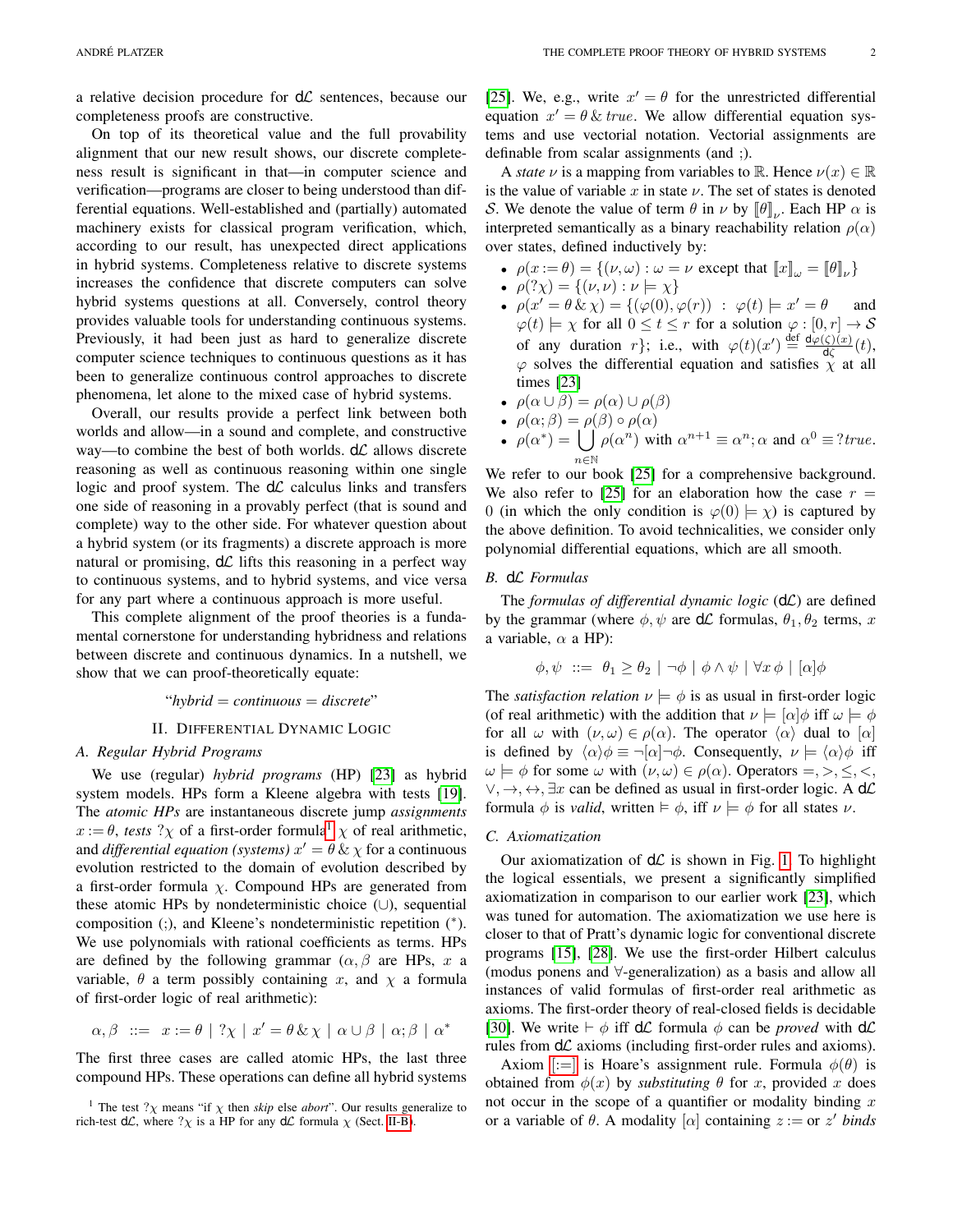<span id="page-2-18"></span><span id="page-2-17"></span><span id="page-2-16"></span><span id="page-2-11"></span><span id="page-2-2"></span><span id="page-2-1"></span>
$$
[:=] [x := \theta] \phi(x) \leftrightarrow \phi(\theta)
$$
  
\n
$$
[?] [? \chi] \phi \leftrightarrow (\chi \rightarrow \phi)
$$
  
\n
$$
[r] [x' = \theta] \phi \leftrightarrow \forall t \ge 0 [x := y(t)] \phi \qquad (y'(t) = \theta)
$$
  
\n
$$
[x] [x' = \theta \& \chi] \phi
$$
  
\n
$$
\Leftrightarrow \forall t_0 = x_0 [x' = \theta] ([x' = -\theta](x_0 \ge t_0 \rightarrow \chi) \rightarrow \phi)
$$
  
\n
$$
[ \cup ] [ \alpha \cup \beta] \phi \leftrightarrow [\alpha] \phi \land [\beta] \phi
$$
  
\n
$$
[ \cdot ] [ \alpha; \beta] \phi \leftrightarrow [\alpha] [\beta] \phi
$$
  
\n
$$
[ * ] [ \alpha^*] \phi \leftrightarrow \phi \land [\alpha] [\alpha^*] \phi
$$
  
\n
$$
[ \alpha^*] (\phi \rightarrow \psi) \rightarrow ([\alpha] \phi \rightarrow [\alpha] \psi)
$$
  
\n
$$
[ \alpha^*] (\phi \rightarrow [\alpha] \phi) \rightarrow (\phi \rightarrow [\alpha^*] \phi)
$$
  
\n
$$
[ \alpha^*] \forall v > 0 (\varphi(v) \rightarrow \langle \alpha \rangle \varphi(v - 1))
$$
  
\n
$$
[ \alpha^*] \forall v > 0 (\varphi(v) \rightarrow \langle \alpha^* \rangle \exists v \le 0 \varphi(v))
$$
  
\n
$$
[ \alpha \nmid \alpha \Rightarrow \forall v (\varphi(v) \rightarrow \langle \alpha^* \rangle \exists v \le 0 \varphi(v))
$$
  
\n
$$
[ \alpha \nmid \alpha \Rightarrow \forall v [\alpha] \phi \rightarrow [\alpha] \forall x \phi \qquad (x \notin \alpha)
$$
  
\n
$$
[ \alpha \Rightarrow [\alpha] \phi \qquad (FV(\phi) \cap BV(\alpha) = \emptyset)
$$

<span id="page-2-10"></span><span id="page-2-9"></span><span id="page-2-7"></span><span id="page-2-6"></span><span id="page-2-5"></span><span id="page-2-4"></span><span id="page-2-3"></span>
$$
G \ \frac{\phi}{[\alpha]\phi}
$$

<span id="page-2-0"></span>Fig. 1. Differential dynamic logic axiomatization

z (written  $z \in BV(\alpha)$ ). In axiom [\[](#page-2-2)'],  $y(\cdot)$  is the (unique [\[32,](#page-9-16) Theorem 10.VI]) solution of the symbolic initial value problem  $y'(t) = \theta, y(0) = x$ . It goes without saying that variables like  $t$  are fresh in Fig. [1.](#page-2-0) Axiom  $[$ <sup>\*</sup> $]$  is the iteration axiom. Axiom [K](#page-2-4) is the modal modus ponens from modal logic [\[18\]](#page-9-17). Axiom [I](#page-2-5) is an induction schema for repetitions. Axiom  $C$ , in which  $v$ does not occur in  $\alpha$  (written  $v \notin \alpha$ ), is a variation of Harel's convergence rule, suitably adapted to hybrid systems over R. Axiom [B](#page-2-7) is the Barcan formula of first-order modal logic, characterizing anti-monotonic domains [\[18\]](#page-9-17). In order for it to be sound for  $d\mathcal{L}$ , x must not occur in  $\alpha$ . The converse of [B](#page-2-7) is provable<sup>[2](#page-2-8)</sup> [\[18,](#page-9-17) BFC p. 245] and we also call it [B.](#page-2-7) Axiom [V](#page-2-9) is for vacuous modalities and requires that no free variable of  $\phi$  (written  $FV(\phi)$ ) is bound by  $\alpha$ . The converse holds, but we do not need it. Rule [G](#page-2-10) is Gödel's necessitation rule for modal logic [\[18\]](#page-9-17). Note that, unlike rule [G,](#page-2-10) axiom [V](#page-2-9) crucially requires the variable condition that ensures that the value of  $\phi$  is not affected by running  $\alpha$ .

We add the new modular  $d\mathcal{L}$  axiom  $[\&]$  that reduces differential equations with evolution domain constraints to differential equations without them by checking the evolution domain constraint backwards along the reverse flow. It checks  $\chi$  backwards from the end up to the initial time  $t_0$ , using that  $x' = -\theta$  follows the same flow as  $x' = \theta$ , but backwards. See Fig. [2](#page-2-12) for an illustration. To simplify notation, we assume



<span id="page-2-12"></span>Fig. 2. "There and back again" axiom  $[\&]$  checks evolution domain along backwards flow over time

that the (vector) differential equation  $x' = \theta$  in axiom  $[\&]$ already includes a clock  $x'_0 = 1$  for tracking time. The idea behind axiom  $[\&]$  is that the fresh variable  $t_0$  remembers the initial time  $x_0$ , then x evolves forward along  $x' = \theta$  for any amount of time. Afterwards,  $\phi$  has to hold if, for all ways of evolving backwards along  $x' = -\theta$  for any amount of time,  $x_0 \ge t_0 \to \chi$  holds, i.e.,  $\chi$  holds at all previous times that are later than the initial time  $t_0$ . Thus,  $\phi$  is not required to hold after a forward evolution if the evolution domain constraint  $\chi$  can be left by evolving backwards for less time than the forward evolution took.

The following loop invariant rule *[ind](#page-2-13)* derives from [G](#page-2-10) and [I.](#page-2-5) The subsequent convergence rule [con](#page-2-14) derives from ∀- generalization, [G,](#page-2-10) and [C](#page-2-6) (like in [C,](#page-2-6) v does not occur in  $\alpha$ ):

<span id="page-2-14"></span><span id="page-2-13"></span>
$$
(ind) \quad \frac{\phi \to [\alpha]\phi}{\phi \to [\alpha^*]\phi} \qquad (con) \quad \frac{\varphi(v) \land v > 0 \to \langle \alpha \rangle \varphi(v-1)}{\varphi(v) \to \langle \alpha^* \rangle \exists v \leq 0 \, \varphi(v)}
$$

While this is not the focus of this paper, we note that we have successfully used a refined sequent calculus variant of the Hilbert calculus in Fig. [1](#page-2-0) for automatic verification of hybrid systems, including trains, cars, and aircraft; see [\[23\]](#page-9-12), [\[25\]](#page-9-13).

The  $d\mathcal{L}$  calculus is sound, i.e., every  $d\mathcal{L}$  formula provable in the dL calculus is valid. That is,  $\models \phi$  implies  $\models \phi$ . In this paper, we study the converse question of completeness, i.e., to what extent every valid  $d\mathcal{L}$  formula is provable.

#### III. CONTINUOUS COMPLETENESS

In this section, we present our result on continuous completeness, i.e., the fact that the  $d\mathcal{L}$  calculus is a sound and complete axiomatization of  $d\mathcal{L}$  relative to its continuous fragment. We have shown that our previous  $d\mathcal{L}$  calculus [\[23\]](#page-9-12) is a sound and complete axiomatization of  $d\mathcal{L}$  relative to the continuous fragment (FOD). FOD is the *first-order logic of differential equations*, i.e., first-order real arithmetic augmented with formulas expressing properties of differential equations, that is,  $d\mathcal{L}$  formulas of the form  $[x' = \theta]F$  with a first-order formula F. We prove that our simplified  $d\mathcal{L}$ axiomatization in Fig. [1](#page-2-0) is sound and complete relative to FOD (the proof is in [\[26\]](#page-9-18)):

<span id="page-2-15"></span>Theorem 1 (Continuous relative completeness of dL). *The* dL *calculus is a* sound and complete axiomatization *of hybrid systems relative to FOD, i.e., every valid* dL *formula can be derived from FOD tautologies.*

Axioms [B](#page-2-7) and [V](#page-2-9) are not needed for the proof of Theorem [1;](#page-2-15) see [\[26\]](#page-9-18). They are included in Fig. [1](#page-2-0) for subsequent results.

<span id="page-2-8"></span><sup>&</sup>lt;sup>2</sup> From  $\forall x \phi \rightarrow \phi$ , derive  $[\alpha](\forall x \phi \rightarrow \phi)$  by [G,](#page-2-10) from which [K](#page-2-4) and propositional logic derive  $[\alpha]\forall x \phi \rightarrow [\alpha]\phi$ . Then, first-order logic derives  $[\alpha] \forall x \phi \rightarrow \forall x [\alpha] \phi$ , as x is not free in the antecedent.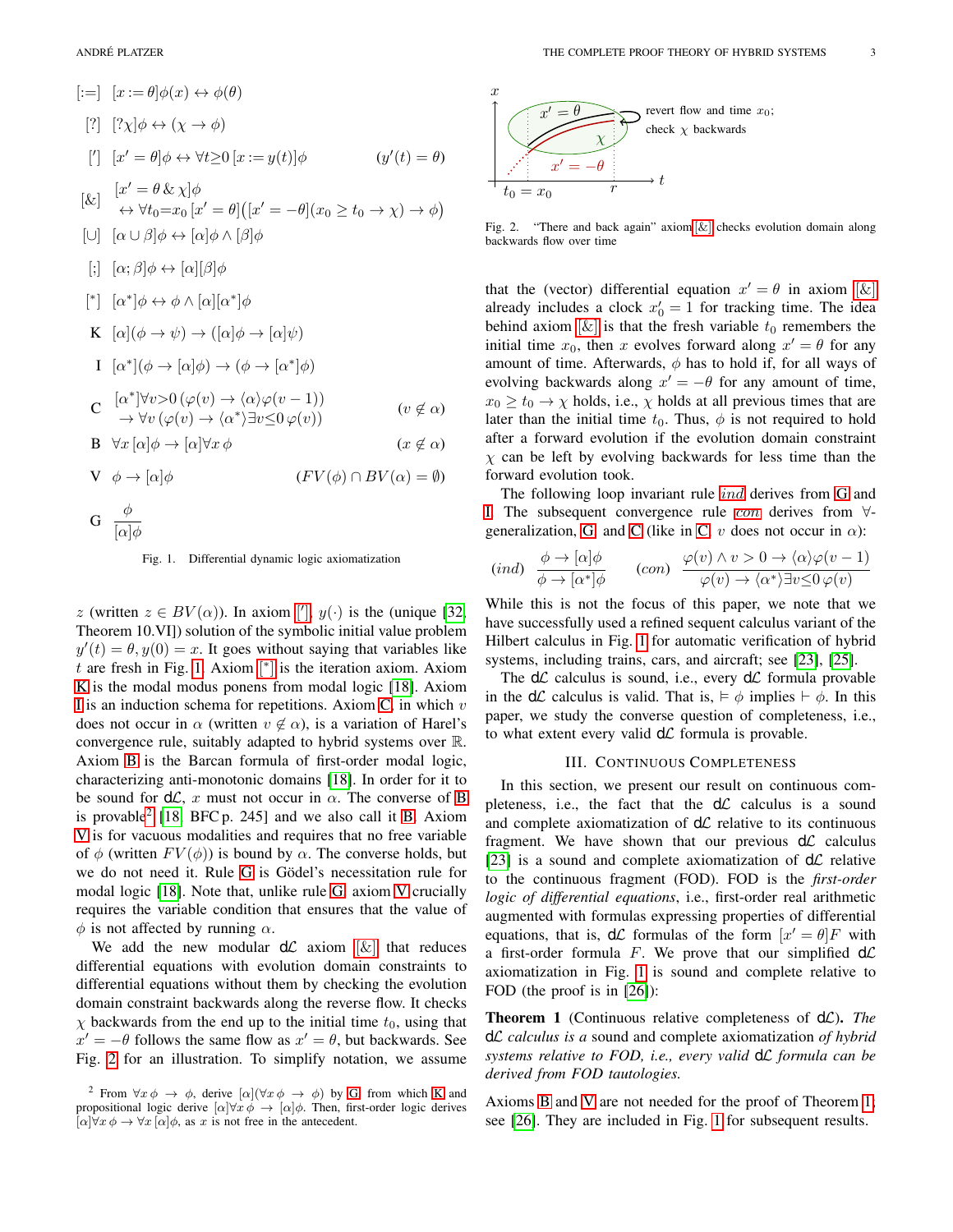<span id="page-3-3"></span><span id="page-3-1"></span><span id="page-3-0"></span>
$$
\overleftarrow{\Delta} \ [x' = f(x)]F \leftarrow \exists h_0 > 0 \,\forall 0 < h < h_0 \left[ (x := x + h f(x))^* \right]F \tag{closed } F
$$
\n
$$
\overrightarrow{\Delta} \ [x' = f(x)]F \rightarrow \forall t \ge 0 \,\exists h_0 > 0 \,\forall 0 < h < h_0 \left[ (x := x + h f(x))^* \right] \quad (open \ F)
$$
\n
$$
\overleftrightarrow{\Delta} \ [x' = f(x)]F \leftrightarrow \forall t \ge 0 \,\exists \varepsilon > 0 \,\exists h_0 > 0 \,\forall 0 < h < h_0 \left[ (x := x + h f(x))^* \right] \quad (t \ge 0 \to \neg \mathcal{U}_{\varepsilon}(\neg F)) \tag{open } F
$$

<span id="page-3-4"></span>Fig. 3. Discrete Euler approximation axioms (for  $f \in C^2$ , fresh variables,  $\overrightarrow{\Delta}$  and  $\overleftrightarrow{\Delta}$  assume  $t' = -1$ )

#### IV. DISCRETE COMPLETENESS

<span id="page-3-7"></span><span id="page-3-6"></span>In this section, we study discrete completeness, by which we mean that the  $d\mathcal{L}$  calculus is a sound and complete axiomatization of  $d\mathcal{L}$  relative to its discrete fragment. We denote the *discrete fragment* of  $d\mathcal{L}$  by DL, i.e., the fragment without differential equations (for our purposes we can restrict DL to the operators  $:=$ ,  $*$  and allow either ; or vector assignments). The axiomatization in Fig. [1](#page-2-0) is *not* complete relative to the discrete fragment, since not all differential equations even have closed-form solutions, let alone polynomial solutions. We develop an extension of the  $d\mathcal{L}$  calculus that is complete relative to the discrete fragment by adding one axiom for differential equations. First, we consider the case of open postconditions (Sect. [IV-A\)](#page-3-2), then extend it to closed postconditions (Sect. [IV-B\)](#page-6-0), and then to general  $d\mathcal{L}$  formulas with nested quantifiers and modalities (Sect. [IV-C\)](#page-6-1).

### <span id="page-3-2"></span>*A. Open Discrete Completeness*

Axioms like [\[](#page-2-2)'] that require solutions for differential equations cannot be complete, because most differential equations do not have closed-form solutions. We can understand properties of differential equations from a discrete perspective using discretizations of the dynamics. The question is why that should be complete or even sound. All discretization schemes have errors. Could errors for difficult cases become so large that we cannot obtain conclusive evidence? Or could errors be so unmanageable that they may mislead us into concluding incorrect properties from approximations? Our first step for an answer is for open postconditions.

The way to understand continuous dynamics as discrete dynamics is by discrete approximation. The discrete HP  $(x := x + h f(x))$ <sup>\*</sup> represents an Euler discretization of the continuous HP  $x' = f(x)$  with step size  $h > 0$ . What is the relationship of the DL formula  $[(x := x + hf(x))^{*}]F$  to the FOD formula  $[x' = f(x)]F$ ? If the discrete approximation leaves F, we cannot conclude that  $x' = f(x)$  leaves F, because the discretization might leave  $F$  only due to approximation errors. So we could try a smaller step size  $\frac{h}{2}$ . But even if we ultimately find a discrete approximation that never leaves F, we still cannot conclude that  $x' = f(x)$  will stay in F, again because of approximation errors. Instead, axiom  $\overline{\Delta}$  in Fig. [3](#page-3-4) quantifies over all sufficiently fine discretizations  $\Delta$  in Fig. 5 quantifies over an sumeromy line discretizations  $\Delta$  puantifies  $\alpha$ . For reasons that we must decode to a small  $\Delta$  quantifies over a small approximation tolerances  $\varepsilon$ . Note the nontrivial similarities when comparing the axioms in Fig. [3](#page-3-4) with axiom [\[](#page-2-2)']. The difference is that axiom [\[](#page-2-2)'] requires a closed-form solution

 $y(t)$ , whereas the axioms in Fig. [3](#page-3-4) use a repeated assignment with the right-hand side  $f(x)$  of the differential equation. The latter is appropriate thanks to the extra quantifiers for the approximations. The conditions of the axioms in Fig. [3](#page-3-4) about F being open/closed can be axiomatized and are decidable over real-closed fields [\[30\]](#page-9-14).

<span id="page-3-5"></span>Theorem 2 (Soundness of approximation). *The approximation axioms in Fig. [3](#page-3-4) are sound. To simplify notation, we assume*  $\alpha$  *that the (vector) differential equation*  $x' = f(x)$  *in*  $\overrightarrow{\Delta}$  *and*  $\overrightarrow{\Delta}$ *already includes an extra clock*  $t' = -1$ *.* 

Before we prove Theorem [2,](#page-3-5) we develop a number of auxiliary results and consider examples that demonstrate why the conditions for the axioms in Fig. [3](#page-3-4) are necessary. For a set  $S \subseteq \mathbb{R}^n$  and a number  $\varepsilon > 0$  we denote the open set  ${x : ||x - y|| < \varepsilon$  for a  $y \in S}$  around S by  $\mathcal{U}_{\varepsilon}(S)$ .  $\overline{\mathcal{U}}_{\varepsilon}(S)$  is  ${x : ||x - y|| \leq \varepsilon$  for a  $y \in S}$ . For a logical formula F with the free variable (vector) x and a term  $\varepsilon$  we define the formula representing the  $\varepsilon$ -*neighborhood* around F as

$$
\mathcal{U}_{\varepsilon}(F) \stackrel{\text{def}}{=} \exists y \left( \|x - y\| < \varepsilon \land F(y) \right)
$$

The logical formula  $\mathcal{U}_{\varepsilon}(F)$  is indeed true for exactly those values of x that are within distance  $\lt\varepsilon$  from a y satisfying F. Before we explain the crucial equivalence axiom  $\overrightarrow{\Delta}$ , we  $\overline{\text{A}}$ . Before we explain the endering equivalence axiom  $\overline{\text{A}}$ , which only have an implication in one direction, not a bi-implication.

Axiom  $\overline{\Delta}$  is sound for closed F. Axiom  $\overline{\Delta}$  is incomplete, however, since the following valid closed property is not provable by  $\overline{\Delta}$ , as no approximation, however small h is, works for all time horizons  $t$  (see Fig. [4](#page-4-0) for an illustration):

$$
x^{2} + y^{2} \le 1.1 \rightarrow [x' = y, y' = -x]x^{2} + y^{2} \le 1.1
$$

For completeness of approximation schemes, the reverse implication axiom  $\overrightarrow{\Delta}$ , thus, only states the existence of a step size  $h_0$  for each time bound t. Axiom  $\overline{\Delta}$  alone is insufficient for another reason, because it would be unsound for open  $F$ , since the following formula is invalid (Fig. [4\)](#page-4-0):

$$
x = 1 \land y = 0 \to [x' = y, y' = -x](x \le 0 \to x^2 + y^2 > 1)
$$

All Euler approximations stay in  $x^2 + y^2 > 1$ , e.g., when  $x \leq 0$ , but the dynamics only remains inside its closure  $x^2 + y^2 \ge 1$ . For the same reason, the converse of  $\overrightarrow{\Delta}$  would be unsound for open  $F$ , and, thus, is insufficient. For closed  $F$ , instead, the converse of  $\Delta$  is sound and can be derived from  $\frac{\text{inreal}}{\Delta}$  is sound and can be derived from  $\overline{\Delta}$  and simple extra arguments. Unlike its converse, axiom  $\overline{\Delta}$ itself, however, would not be sound for closed  $F$ , because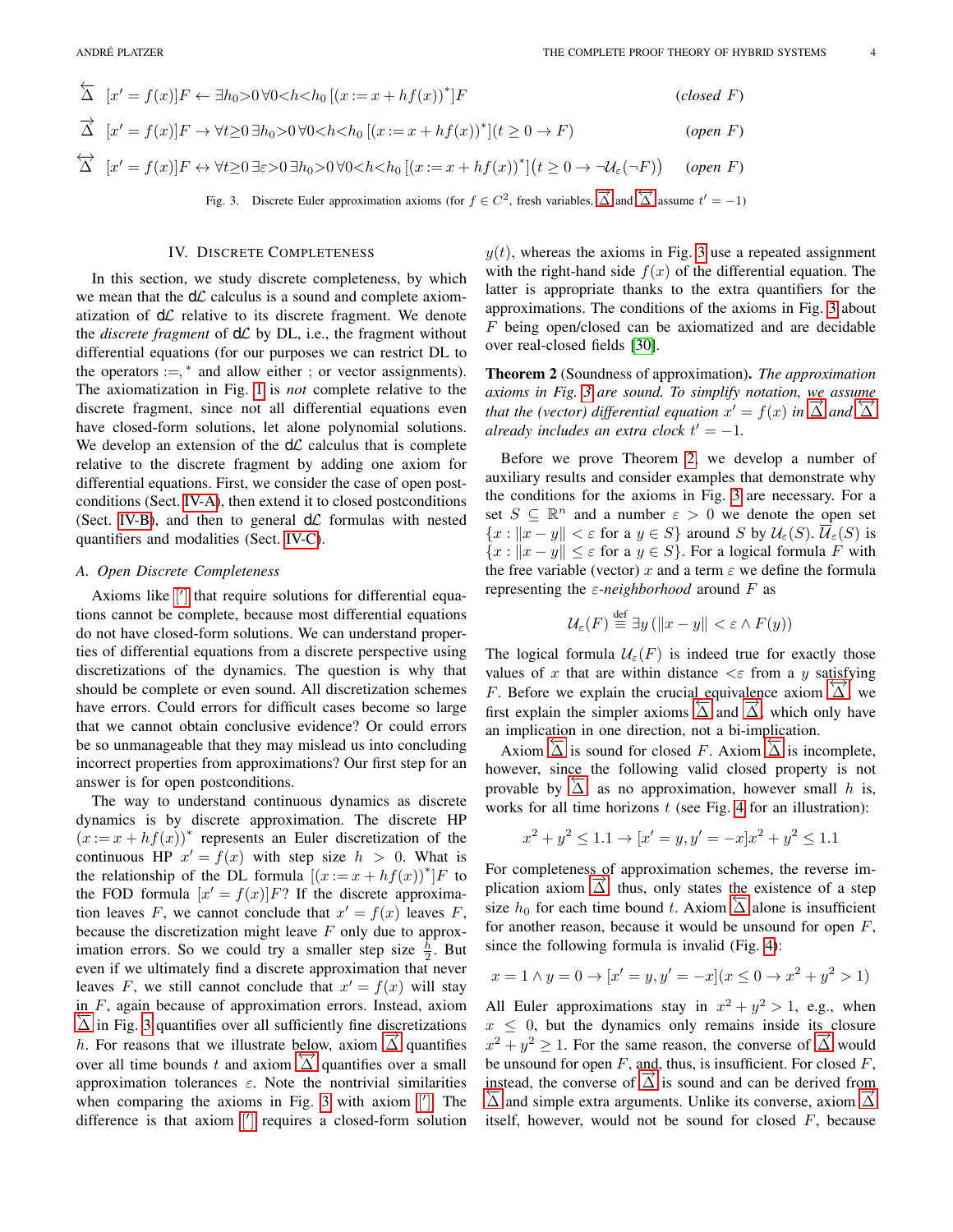

<span id="page-4-0"></span>Fig. 4. (top) Dark circle shows true solution, light line segments show Euler approximation for  $h = \frac{1}{4}$  (**bottom**) Dark true bounded trigonometric solution and Euler approximation in lighter colors with increasing errors over time  $t$ 

no approximation for the following valid formula stays in  $x^2 + y^2 = 1$  for any positive duration:

$$
x^{2} + y^{2} = 1 \rightarrow [x' = y, y' = -x]x^{2} + y^{2} = 1
$$

This property *only* holds in the limit case that defines the solution of the differential equation and does not hold for *any* approximation with piecewise polynomial functions. Soundness of axiom  $\overrightarrow{\Delta}$  implies, however, that the converse of  $\overrightarrow{\Delta}$ can completely prove by approximation that a system does not leave the closure  $\overline{F}$  of a postcondition, provided the true dynamics never even leaves its interior  $\hat{F}$ . The above examples show, however, that this pair of axioms is incomplete, because they do not align and only prove a weaker closed property and need a stronger open assumption.

To handle properties of differential equations by approxi-To nance properties or directional equations  $\frac{\partial y}{\partial \lambda}$  approximation schemes more completely, we use axiom  $\overrightarrow{\Delta}$ , instead, which, for each time bound  $t$ , in addition, quantifies universally over a small tolerance  $\varepsilon$  that the discrete approximation tolerates around the reachable states without violating F (as reflected in  $\neg \mathcal{U}_{\varepsilon}(\neg F)$ ). It is this nesting of quantifiers where  $\overleftrightarrow{\Delta}$  and  $\overrightarrow{\Delta}$  "meet" in the sense that both directions of where  $\triangle$  and  $\triangle$  meet in the sense that bout directions of the implication hold. The equivalence axiom  $\overrightarrow{\triangle}$  completely handles open  $F$ . But there are valid properties with closed postconditions F that are still not provable just by  $\overrightarrow{\Delta}$ . The following formula is valid (e.g., provable by a differential

invariant [\[24\]](#page-9-19)):

<span id="page-4-3"></span>
$$
x^{2} + y^{2} \le 1 \rightarrow [x' = y, y' = -x]x^{2} + y^{2} \le 1
$$
 (1)

Unfortunately, no Euler approximation for the dynamics, however small h is, satisfies  $x^2 + y^2 \le 1$  for any duration  $t > 0$ ; see Fig. [4](#page-4-0) for an illustration. The otherwise (i.e., using  $\overrightarrow{\Delta}$ ) provable open property

$$
x^{2} + y^{2} < 1.1 \rightarrow [x' = y, y' = -x]x^{2} + y^{2} < 1.1
$$

illustrates that  $\overleftrightarrow{\Delta}$  would be incomplete if we inverted the order of the quantifiers in  $\overleftrightarrow{\Delta}$  to be  $\exists \varepsilon > 0 \forall t \ge 0$ . Such timeuniform approximations are rare. Our approach, instead, uses "proof-uniform" approximations, i.e., one proof for all  $t$ , not one value  $\varepsilon$  for all t. We will answer the question to what extent our approach can always work.

To justify  $\overrightarrow{\Delta}$ , we use an estimate of the global error of Euler approximations in a neighborhood of the solution [\[29,](#page-9-20) Theorem 7.2.2.3]. For the sake of a self-contained presentation, we develop a proof of Theorem [3](#page-4-1) in [\[26\]](#page-9-18).

<span id="page-4-1"></span>**Theorem 3** (Global error). Let  $f \in C^2$ ,  $\hat{x}^0 \in \mathbb{R}^n$ , and x a solution on  $[0, t]$  of  $x' = f(x), x(0) = \hat{x}^0$ . Let f be Lipschitz*continuous with Lipschitz-constant* L *on*  $\mathcal{U}_E(x([0,t]))$  *for some*  $E > 0$ *. Then there is an*  $h_0 > 0$  *such that for all h with*  $0 < h \leq h_0$  *and all*  $n \in \mathbb{N}$  *with*  $nh \leq t$ *, the sequence*  $\hat{x}^{n+1} = \hat{x}^n + hf(\hat{x}^n)$  *satisfies*:

$$
||x(nh) - \hat{x}^{n}|| \le \frac{h}{2} \max_{\zeta \in [0,t]} ||x''(\zeta)|| \frac{e^{Lt} - 1}{L}
$$

Note that we do *not* need to know the Lipschitz-constant L for our approach, only that it exists, and, in fact, only that it exists locally, which is the case for all  $C<sup>1</sup>$  functions, e.g., polynomials.

The following classical results are proved in [\[26\]](#page-9-18).

<span id="page-4-4"></span>**Lemma 4** (Continuous distance). *For a set*  $S \subseteq \mathbb{R}^n$  *distance*  $d(\cdot, S) : \mathbb{R}^n \to \mathbb{R}; x \mapsto \inf_{y \in S} ||x - y||$  *is a continuous map.* 

<span id="page-4-2"></span>**Lemma 5.** *Let*  $K \subseteq F$  *a* compact *subset of an open set*  $F$ *. Then*  $\inf_{x \in K} d(x, F^{\overline{C}}) > 0$  *for the complement*  $F^{\overline{C}}$  *of*  $F$ *.* 

Equipped with this prelude of lemmas and cautionary examples we proceed to prove Theorem [2](#page-3-5) one rule at a time.

*Proof of Theorem [2:](#page-3-5)* △: Assume the antecedent is true in a state  $\nu$ . In order to show that the succedent is true in v, consider any solution  $x(\cdot)$  of  $x' = f(x)$  with initial value according to  $\nu$ . Let  $t \geq 0$  be the duration of  $x(\cdot)$ . We need to show that  $x(t) \models F$ . Since f is  $C^1$ , it is locally Lipschitz continuous and, thus, Lipschitz continuous on every compact subset (these conditions are equivalent for locally compact spaces). Fix an arbitrary  $E > 0$ . As a continuous image of the compact  $x([0, t]) \times \overline{U}_E(0)$  under addition,  $U \stackrel{\text{def}}{=} \overline{\mathcal{U}}_E(x([0,t])) = \bigcup_{q \in x([0,t])} \overline{\mathcal{U}}_E(q)$  is compact. See Fig. [5](#page-5-0) for a partial illustration. Let  $L^{\prime}$  a Lipschitz constant for f on U. Consider any small h (and obeying  $0 < h < h_0$  according to the antecedent). Let  $\hat{x}^n$  be the value of variable x after n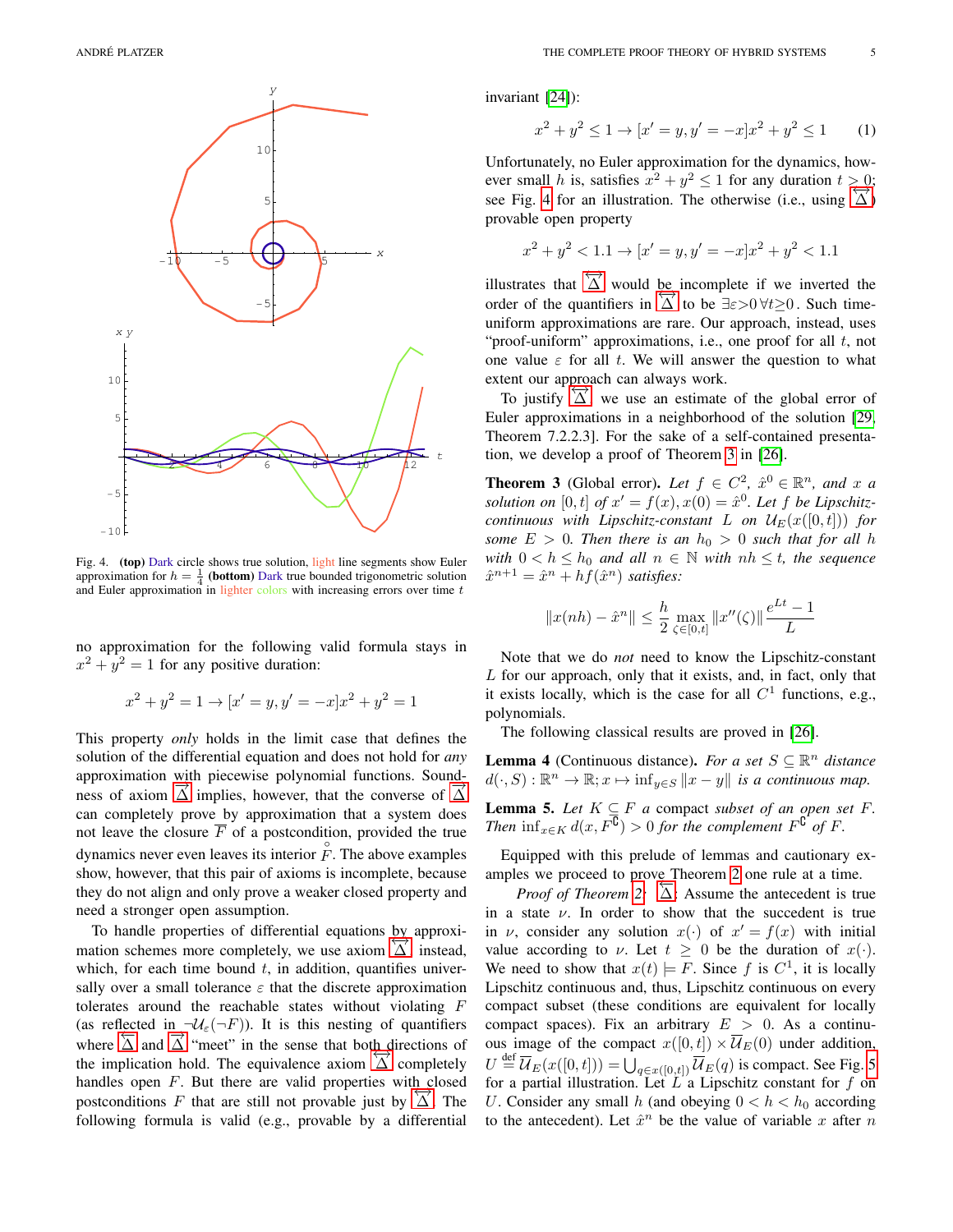

<span id="page-5-0"></span>Fig. 5. Dark partial covering for dark solution and light partial covering for light approximation

iterations of the discrete program in the antecedent of  $\overleftarrow{\Delta}$ . By Theorem [3,](#page-4-1) for sufficiently small h with  $nh \leq t$ :

<span id="page-5-2"></span>
$$
||x(nh) - \hat{x}^n|| \le h \underbrace{\max_{\zeta \in [0,t]} ||x''(\zeta)|| \frac{e^{Lt} - 1}{2L}}_{C(t)} < \varepsilon \tag{2}
$$

The last inequality holds on  $[0, t]$  for all sufficiently small  $h > 0$  for the following reason. Since f is  $C<sup>1</sup>$ , the solution<sup>[3](#page-5-1)</sup>  $x(\cdot)$  is  $C^2$ . Given the initial state  $\nu$ , the remaining factor  $C(t)$ is a constant depending on  $t$ , because the continuous function  $x''(\zeta)$  is bounded on the compact set [0, t]. Here we need that L for  $x' = f(x)$  is determined by  $\nu$  and t and the choice of E. In short, for any  $0 < \varepsilon < E$  inequality [\(2\)](#page-5-2) holds for all sufficiently small  $h > 0$  (also satisfying  $h < h_0$ ) and all n with  $nh \leq t$ . Consider  $n \stackrel{\text{def}}{=} \lfloor \frac{t}{h} \rfloor$ , which satisfies  $nh \leq t$  but  $(n + 1)h > t$ . By mean-value theorem, there is a  $\xi \in (nh, t)$ such that

$$
||x(t) - x(nh)|| = ||x'(\xi)||(t - nh) = ||f(x(\xi))||(t - nh)
$$
  
\n
$$
\leq \max_{\xi \in [0,t]} ||f(x(\xi))||(t - nh) < \varepsilon
$$
 (3)  
\n
$$
=: D(t)
$$

The last inequality holds for all sufficiently small  $h > 0$ (with  $h < h_0$ ), because  $nh \to t$  as  $h \to 0$  with  $n \stackrel{\text{def}}{=} \lfloor \frac{t}{h} \rfloor$  and  $D(t)$  is a constant. Constant  $D(t)$  is determined by t and the initial state for  $x' = f(x)$  corresponding to  $\nu$ , because the continuous function  $f(x(\xi))$  is bounded on the compact set  $[0, t]$ . Combining [\(2\)](#page-5-2) with [\(3\)](#page-5-3) we obtain that for any  $0 < \varepsilon < E$  and all sufficiently small  $h > 0$  (also still with  $h < h_0$ ) and  $n \stackrel{\text{def}}{=} \lfloor \frac{t}{h} \rfloor$ :

<span id="page-5-4"></span>
$$
||x(t) - \hat{x}^{n}|| \le ||x(t) - x(nh)|| + ||x(nh) - \hat{x}^{n}|| < 2\varepsilon \quad (4)
$$

By antecedent,  $\hat{x}^n \models F$  for all these h and n. By [\(4\)](#page-5-4), there, thus, is a sequence of  $\hat{x}^n$  in F that converges to  $x(t)$  as  $h \to 0$ . Thus,  $x(t) \models F$ , because F is *closed*.

 $\overrightarrow{\Delta}$ : Assume  $[x' = f(x)]F$  is true in a state  $\nu$ , which fixes the initial state of the differential equation. Accord-ing to Picard-Lindelöf [\[32,](#page-9-16) Theorem 10.VI], let  $x(\cdot)$  be the unique solution (of maximal duration) of  $x' = f(x)$  starting with the initial value corresponding to  $\nu$ . Consider any duration  $t \geq 0$  for which  $x(\cdot)$  is defined. By assumption, the compact set  $x([0, t])$  lies in the region where F is true, which is *open*. Thus Lemma [5](#page-4-2) implies that there is  $a \varepsilon_1 \stackrel{\text{def}}{=} \inf_{q \in x([0,t])} d(q, F^{\complement}) > 0$  so that the open  $\varepsilon_1$  ball around each point of  $x([0, t])$  is still in F. Here,  $F^{\complement}$  is the region of states q with  $q \not\models F$ . Fix any  $0 < E < \varepsilon_1$ . Then  $U \stackrel{\text{def}}{=} \overline{\mathcal{U}}_E(x([0,t]))$  is in F by construction and, again, compact. Part of this construction is illustrated in Fig. [5.](#page-5-0) Let  $L$  be a Lipschitz constant for  $f$  on  $U$ . Now [\(2\)](#page-5-2), which follows from Theorem [3,](#page-4-1) implies for sufficiently small h with  $nh \leq t$ , that  $||x(nh) - \hat{x}^n|| < E$ . Thus,  $\hat{x}^n \models F$  for sufficiently small h with  $nh \leq t$ . Thus,

$$
\exists h_0 > 0 \,\forall 0 < h < h_0 \left[ (x := x + h f(x))^\ast \right] (t \ge 0 \to F)
$$

is true in  $\nu$  where the initial time horizon t was arbitrary. Recall that the decreasing clock  $t' = -1$  was assumed to be part of the differential equation  $x' = f(x)$  for simplicity. Thus,  $nh \leq t$  iff, after the loop,  $t \geq 0$  holds. Note that  $h_0$  depends on t. Relation [\(4\)](#page-5-4) relates different points in time and bounds the maximum difference of solution  $x(\cdot)$  and its discrete approximation  $\hat{x}^n$  when they exist for different durations by

choosing sufficiently small h.<br>  $\overrightarrow{\Delta}$ : First, like in the proof for axiom  $\overrightarrow{\Delta}$ , we assume that  $\nu \models [x' = f(x)]F$  and, using that F is *open*, conclude that  $\overline{\mathcal{U}}_E(x([0,t]))$  is in F for an  $E > 0$  that depends on  $\nu$  and t. Thus (recall that t is a decreasing clock with  $t' = -1$ ):

<span id="page-5-5"></span>
$$
\nu \models [x' = f(x)](t \ge 0 \rightarrow \forall z (\Vert z - x \Vert < E \rightarrow F(z))) \tag{5}
$$

By [\(2\)](#page-5-2) we conclude for arbitrary  $0 < \varepsilon < \frac{E}{2}$  and sufficiently small h with  $nh \leq t$  that  $||x(nh) - \hat{x}^n|| < \varepsilon$ . Thus,

$$
||x(nh)-z||\leq ||x(nh)-\hat{x}^n||+||\hat{x}^n-z||<2\varepsilon\leq E
$$

<span id="page-5-3"></span>for all z with  $\|\hat{x}^n - z\| < \varepsilon$ . Hence,  $F(z)$  holds by [\(5\)](#page-5-5). Let  $\nu_n$  the state reached after *n* iterations of the loop in  $\overrightarrow{\Delta}$ , then  $\nu_n \models t \geq 0 \rightarrow \forall z (\Vert z - \hat{x} \Vert < \varepsilon \rightarrow F(z)),$  as  $\nu_n \models t \geq 0$  iff  $\nu \models nh \leq t$ , since t is a decreasing clock. Soundness of the  $\therefore$   $\forall$  increasing event solutions of  $\frac{d}{dx}$  follows with the respective choice  $\varepsilon \stackrel{\text{def}}{=} \frac{E}{2}$ for each  $t$  and  $\nu$ .

The converse "←" direction of  $\overleftrightarrow{\Delta}$  follows from the sound-The converse  $\leftarrow$  direction of  $\Delta$  follows from the sound-<br>ness of axiom  $\Delta$  using that  $\neg U_{\varepsilon}(\neg F)$ , which is equivalent to  $\forall z (\Vert z - x \Vert < \varepsilon \rightarrow F(z))$ , is closed since the union  $\mathcal{U}_{\varepsilon}(S)$  is open for any S. The proof follows by observing that, for each time bound  $t > 0$ , the region  $t \geq 0 \rightarrow \neg \mathcal{U}_{\varepsilon}(\neg F)$  is closed for the purpose of  $\overrightarrow{\Delta}$ , because the solution  $x(\cdot)$  cannot leave a closed region on a compact time interval  $[0, t]$  (whose image is compact) unless it already leaves it on  $[0, t)$ . It is easy to derive this direction formally from  $\overline{\Delta}$  with corresponding arithmetic.

To prove Theorem [2,](#page-3-5) one could simply try a finite covering of the open balls for domain  $U$ , which exists by compactness

<span id="page-5-1"></span><sup>&</sup>lt;sup>3</sup>x solves  $x' = f(x)$ , hence  $x \in C$ . So the composition  $x' = f(x)$  is continuous, hence,  $x \in C^1$ . Yet, then again the composition  $x' = f(x)$  is  $C^1$ , because  $f \in C^1$ . Henceforth,  $x \in C^2$ .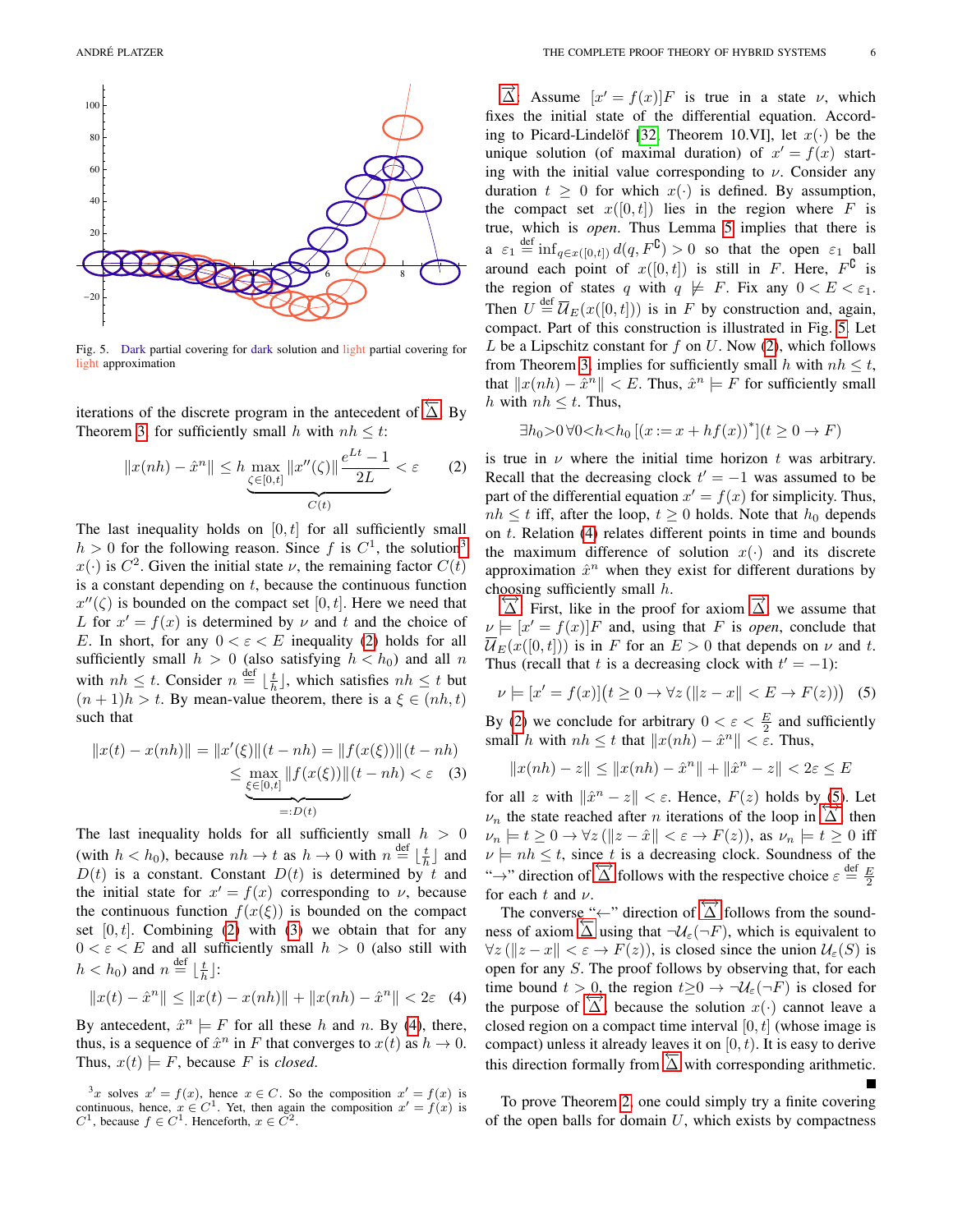of  $x([0, t])$ . The  $\varepsilon$  neighborhoods of all points of an arbitrary finite covering, however, are not guaranteed to remain within F, see Fig. [5](#page-5-0) at  $t \approx 6$ .

# <span id="page-6-0"></span>*B. Closed Discrete Completeness*

Axiom  $\overleftrightarrow{\Delta}$  handles open postconditions of differential equations but not closed postconditions. Even though the property in [\(1\)](#page-4-3) is a closed region and not provable using  $\overrightarrow{\Delta}$  alone, this property and other closed  $F$  are still provable indirectly using property and other erosed  $\frac{1}{2}$  are sun provable matricely using  $d\mathcal{L}$  axioms together with  $\overrightarrow{\Delta}$ . We need the following formula that we derive<sup>[4](#page-6-2)</sup> when no free variable of  $\phi$  is bound in  $\alpha$ 

<span id="page-6-4"></span>
$$
(\mathbf{V}\vee)\ \ \phi\vee[\alpha]\psi\leftrightarrow[\alpha](\phi\vee\psi)
$$

<span id="page-6-5"></span>Proposition 6. *For every (topologically) closed* F*, the following formula is provable in* dL*:*

<span id="page-6-3"></span>
$$
(\mathring{U}) \ [x' = f(x)]F \leftrightarrow \forall \check{\varepsilon} > 0 \ [x' = f(x)]\mathcal{U}_{\check{\varepsilon}}(F)
$$

*Proof:* For a set  $S \subseteq \mathbb{R}^n$  we denote its (topological) closure by  $\overline{S}$ . Since  $\mathbb{R}^n$  has a regular topology:

$$
x \in \overline{S} \iff \forall \check{\varepsilon} > 0 \ \exists y \in S \ \|x - y\| < \check{\varepsilon}
$$
\n
$$
\iff \forall \check{\varepsilon} > 0 \ \mathcal{U}_{\check{\varepsilon}}(x) \cap S \neq \emptyset
$$
\n
$$
\iff \forall \check{\varepsilon} > 0 \ \ x \in \mathcal{U}_{\check{\varepsilon}}(S)
$$
\n
$$
\iff x \in \bigcap_{\check{\varepsilon} > 0} \mathcal{U}_{\check{\varepsilon}}(S)
$$

Set S is closed iff  $S = \overline{S}$ , i.e., iff  $S = \bigcap_{\tilde{\varepsilon} > 0} U_{\tilde{\varepsilon}}(S)$ . Since F is closed, the following equivalence is valid, hence, provable in real arithmetic

$$
F \leftrightarrow \forall \check{\varepsilon} > 0 \mathcal{U}_{\check{\varepsilon}}(F)
$$
 i.e.,  $F \leftrightarrow \forall \check{\varepsilon} (\neg(\check{\varepsilon} > 0) \vee \mathcal{U}_{\check{\varepsilon}}(F))$ 

Since  $\zeta$  does not occur in the dynamics, both sides of  $\dot{U}$  are, thus, equivalent using [B](#page-2-7) and [V](#page-6-4)∨.

With an extra quantifier,  $\tilde{U}$  transforms closed postconditions which an extra quantifier,  $\circ$  transforms elosed posteonations to open postconditions, which  $\overrightarrow{\Delta}$  handles. Recall that  $\overrightarrow{\Delta}$  also handles closed postconditions, when  $\triangle$  handles, execut that  $\triangle$  associations, but, unlike  $\triangle$  together with  $\hat{U}$ ,  $\overline{\Delta}$  cannot prove them all.

# <span id="page-6-1"></span>*C. Discrete Completeness of*  $d\mathcal{L}_\Delta = d\mathcal{L} + \overleftrightarrow{\Delta}$

Locally closed postconditions (conjunctions  $O \wedge C$  of a closed  $C$  and an open  $O$ ) are handled in a sound and complete way when combining  $\vec{\Delta}$ ,  $\vec{U}$ , and the following formula derived from [K](#page-2-4) [\[18,](#page-9-17) K3 p. 28]

<span id="page-6-7"></span>
$$
([\land] \land [\alpha](\phi \land \psi) \leftrightarrow [\alpha]\phi \land [\alpha]\psi
$$

One missing case is where postcondition F is a union  $O\vee C$ of an open  $O$  and a closed  $C$ . We generalize the idea behind Proposition [6](#page-6-5) to this case.

Proposition 7. *For every (topologically) open* O *and (topologically) closed* C*, the following formula is provable in* dL*:*

<span id="page-6-6"></span>
$$
(\check{U}) \ [x' = f(x)](O \lor C) \leftrightarrow \forall \check{\varepsilon} > 0 \ [x' = f(x)](O \lor \mathcal{U}_{\check{\varepsilon}}(C))
$$

*Proof:* As in the proof of Proposition [6,](#page-6-5) C is closed and  $C \leftrightarrow \forall \tilde{\varepsilon} > 0 \mathcal{U}_{\tilde{\varepsilon}}(C)$  valid, and, thus, provable in real arithmetic. Since  $\check{\varepsilon}$  is fresh, we, thus, derive equivalence of both sides of [U](#page-6-6) using [V](#page-6-4) $\vee$  and [B](#page-2-7)

$$
[x' = f(x)](O \vee C) \equiv [x' = f(x)](O \vee \forall \check{\varepsilon} > 0 \mathcal{U}_{\check{\varepsilon}}(C))
$$
  

$$
\equiv [x' = f(x)]\forall \check{\varepsilon} > 0 (O \vee \mathcal{U}_{\check{\varepsilon}}(C))
$$
  

$$
\equiv \forall \check{\varepsilon} > 0 [x' = f(x)](O \vee \mathcal{U}_{\check{\varepsilon}}(C))
$$

Like  $\check{U}$  $\check{U}$  $\check{U}$ ,  $\check{U}$  reduces non-open postconditions to (quantified)  $\Box$ KCC,  $\Diamond$  reduces non-open postconditions to (quadrance) open postconditions, which we then want to prove by  $\Box$ . Can we prove all resulting formulas when they are valid? More generally, can we prove all valid  $d\mathcal{L}$  formulas from discrete DL this way, even if they have nested quantifiers and modalities?

The  $d\mathcal{L}$  calculus is complete relative to the continuous fragment (Theorem [1\)](#page-2-15), but incomplete relative to the discrete fragment. We study the  $d\mathcal{L}$  calculus in Fig. [1](#page-2-0) enriched with the approximation axiom  $\overrightarrow{\Delta}$  in Fig. [3](#page-3-4) and denote this calculus by  $d\mathcal{L}_\Delta$ . The  $d\mathcal{L}_\Delta$  calculus inherits completeness relative to the continuous fragment from Theorem [1.](#page-2-15) We now prove that dL<sup>∆</sup> is a *sound and complete axiomatization* of dL relative to discrete DL, i.e., every valid  $d\mathcal{L}$  formula can be proved in the  $d\mathcal{L}_\Delta$  calculus from valid DL formulas.

In particular, we need to prove that  $d\mathcal{L}$  can express all required invariants and variants, and the resulting formulas with all their nested quantifiers, repetitions, assignments, differential equations and so on are provable in the  $d\mathcal{L}_\Delta$  calculus from valid DL facts. This would be a tricky proof. Instead, we prove completeness in an unusual way. We leverage the fact that we have already proved  $d\mathcal{L}$  to be complete relative to the continuous fragment FOD in Theorem [1.](#page-2-15) Thus, every valid  $d\mathcal{L}$  formula can be proved in the  $d\mathcal{L}$  calculus (and the  $d\mathcal{L}_\Delta$  calculus) from valid FOD formulas. FOD is, in a sense, farthest away from  $d\mathcal{L}_\Delta$ , because it only involves differential equations, which is precisely what is missing in DL. But by basing our proof on Theorem [1,](#page-2-15) we can piggyback on its proof how proofs about repetitions and interactions of discrete and continuous dynamics reduce in a sound and complete way to FOD formulas. So we only need to prove the remaining step that  $d\mathcal{L}_\Delta$  can prove all valid FOD formulas from DL tautologies, which is significantly easier than having to worry about all formulas of  $d\mathcal{L}$ .

<span id="page-6-8"></span>**Theorem 8** (Discrete relative completeness of  $d\mathcal{L}_\Delta$ ). *The*  $d\mathcal{L}_\Delta$ *calculus is a* sound and complete axiomatization *of hybrid systems relative to its discrete fragment DL, i.e., every valid* dL *formula can be derived from DL tautologies.*

*Proof:* Theorems [1](#page-2-15) and [2](#page-3-5) show that the  $d\mathcal{L}_\Delta$  calculus is sound. We need to show that the  $d\mathcal{L}_\Delta$  calculus can prove all valid  $d\mathcal{L}$  formulas from instances of DL tautologies. By Theorem [1,](#page-2-15)  $d\mathcal{L}$  is complete relative to its continuous fragment,

<span id="page-6-2"></span><sup>&</sup>lt;sup>4</sup> " $\rightarrow$ ": Trivially,  $(\phi \vee [\alpha]\psi) \rightarrow (\phi \vee [\alpha]\psi)$ , from which [V](#page-2-9) derives  $(\phi \vee \psi)$  $[\alpha]\psi$   $\rightarrow$   $([\alpha]\phi \vee [\alpha]\psi)$ . Thus,  $(\phi \vee [\alpha]\psi) \rightarrow [\alpha](\phi \vee \psi)$  derives by a consequence [\[18,](#page-9-17) K4 p. 31] of [G.](#page-2-10)

<sup>&</sup>quot;←": Conversely, [K](#page-2-4) derives  $[\alpha](\neg \phi \rightarrow \psi) \rightarrow ([\alpha] \neg \phi \rightarrow [\alpha]\psi)$ , from which [V](#page-2-9) derives  $[\alpha](\neg \phi \rightarrow \psi) \rightarrow (\neg \phi \rightarrow [\alpha]\psi)$ .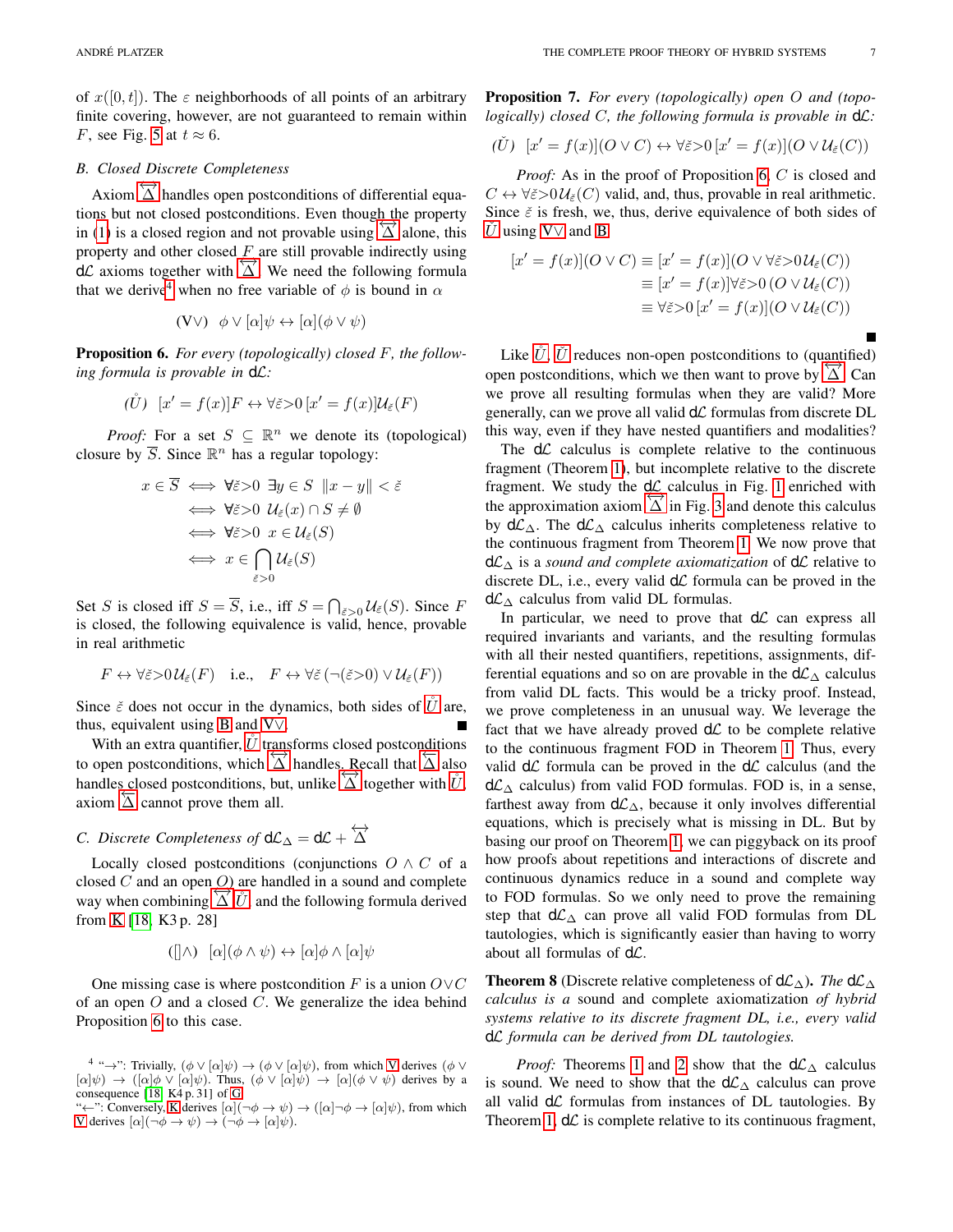i.e., elementary properties of differential equations in FOD. Consequently, all valid  $d\mathcal{L}$  formulas can be proved in the  $d\mathcal{L}$ (and  $d\mathcal{L}_{\wedge}$ ) calculus from instances of valid FOD formulas. All that remains to be shown is that we can then prove all those valid FOD formulas from valid formulas of discrete DL in the  $d\mathcal{L}_\Delta$  calculus. Consider any valid FOD formula  $\phi$ . We proceed by induction on the structure of  $\phi$  and show that  $d\mathcal{L}_\Delta$  can (provably) translate  $\phi$  into an equivalent DL formula  $\phi^{\#}$  (with the same free variables), which can be proved by assumption. Observe that the construction of  $\phi^{\#}$  from  $\phi$  is effective.

- 1) When  $\phi$  is a (valid) formula of first-order real arithmetic, then  $\phi^{\#} \equiv^{\text{def}} \phi$  is already in DL and provable by assumption. First-order real arithmetic is even decidable by quantifier elimination [\[30\]](#page-9-14).
- 2) When  $\phi$  is of the form  $[x' = f(x)]F$  with a firstorder (or semialgebraic) formula  $F$  of real arithmetic<sup>[5](#page-7-0)</sup>, then, by a standard boolean argument for normal forms applied to semialgebraic sets obtained by quantifier elimination [\[30\]](#page-9-14), F is *provably* equivalent to a formula of the form

$$
\bigwedge_{i=1}^m \left( \bigvee_j p_{i,j} > 0 \vee \bigvee_k q_{i,k} \ge 0 \right)
$$

with polynomials  $p_{i,j}$  and  $q_{i,k}$ . As a preimage of an open set, the set  $\{x \in \mathbb{R}^n : p_{i,j}(x) > 0\}$  is an open set, since  $p_{i,j}$  is a continuous function. Dually, the set where  $q_{i,k} \geq 0$  is a closed set, because it is the complement of the open set where  $-q_{i,k} > 0$ . As a union of open sets, the set where  $O_i \stackrel{\text{def}}{=} \bigvee_j p_{i,j} > 0$  holds is open. As a *finite* union of closed sets, the set where  $C_i \stackrel{\text{def}}{=} \bigvee_k q_{i,k} \ge 0$ holds is closed. This gives the following (provable) equivalence:

$$
\vdash F \leftrightarrow \bigwedge_{i=1}^{m} (O_i \vee C_i)
$$

Formula  $\parallel$  [∧](#page-6-7), which derives from [K,](#page-2-4) thus, derives

$$
\vdash \phi \leftrightarrow \bigwedge_{i=1}^{m} [x' = f(x)](O_i \vee C_i)
$$

With m uses of  $\check{U}$  $\check{U}$  $\check{U}$ , we derive

$$
\vdash \phi \leftrightarrow \bigwedge_{i=1}^{m} \forall \check{\varepsilon} > 0 \, [x' = f(x)] (O_i \vee \mathcal{U}_{\check{\varepsilon}}(C_i))
$$

Since, for  $\check{\varepsilon} > 0$ , each  $O_i \vee \mathcal{U}_{\check{\varepsilon}}(C_i)$  is open for every i, we, therefore, derive with m uses of axiom  $\overrightarrow{\Delta}$  that  $\vdash \phi \leftrightarrow \phi^{\#}$  where

$$
\phi^{\#} \stackrel{\text{def}}{=} \bigwedge_{i=1}^{m} \forall \check{\varepsilon} > 0 \, \psi(O_i \vee \mathcal{U}_{\check{\varepsilon}}(C_i))
$$

By  $\psi(O_i \vee \mathcal{U}_{\varepsilon}(C_i))$  we denote the DL formula in the  $\mathcal{L}_{\mathcal{F}}(C_i \vee \mathcal{U}_{\varepsilon}(C_i))$  we denote the *DE* formula in the right-hand side of axiom  $\overleftrightarrow{\Delta}$  with  $O_i \vee \mathcal{U}_{\varepsilon}(C_i)$  in place

<span id="page-7-0"></span> $5$  We can assume F to be semialgebraic, because, by Theorem [1,](#page-2-15) FOD does not need nested modalities since it has quantifiers.

of F. Thus,  $\vdash \phi \leftrightarrow \phi^{\#}$  is provable in the  $d\mathcal{L}_{\Delta}$  calculus,  $\phi^{\#}$  is in DL, and, thus, provable by assumption.

- 3) When  $\phi$  is of the form  $[x' = f(x) \& \chi]F$ , then it is by axiom  $[\&]$  provably equivalent to a formula without evolution domain restrictions, which is structurally simpler and, thus, provable from DL by induction hypothesis.
- 4) When  $\phi$  is of the form  $\neg \psi$ , then, by induction hypothesis, the simpler formula  $\psi$  is provably equivalent to the DL formula  $\psi^{\#}$ . This equivalence  $\psi \leftrightarrow \psi^{\#}$  is provable in  $d\mathcal{L}_\Delta$  by induction hypothesis. Consequently,  $\phi$  is (in  $d\mathcal{L}_\Delta$ ) provably equivalent to  $\phi^{\#} \stackrel{\text{def}}{=} \neg(\psi^{\#})$ , which is a DL formula and, thus, provable by assumption.
- 5) When  $\phi$  is of the form  $\phi_1 \wedge \phi_2$ , then  $\phi$  is provable from DL by induction hypothesis, because both  $\phi_1$  and  $\phi_2$  can be turned into DL formulas  $\phi_1^{\#}$  and  $\phi_2^{\#}$ , respectively, with provable  $\phi_i \leftrightarrow \phi_i^{\#}$ . Thus,  $\phi_1 \wedge \phi_2 \leftrightarrow \phi_1^{\#} \wedge \phi_2^{\#}$  is provable in  $d\mathcal{L}_\Delta$ .
- 6) When  $\phi$  is of the form  $\forall x \psi$ , then, by induction hypothesis,  $\psi$  is provably equivalent to a DL formula  $\psi^{\#}$ , i.e.,  $\psi \leftrightarrow \psi^{\#}$  is provable in  $d\mathcal{L}_{\Delta}$ . Thus,  $\forall x \psi$  is, by congruence, provably equivalent to  $\phi^{\#} \equiv \forall x (\psi^{\#})$ , which is a DL formula and, thus, provable by assumption.

As a corollary to this proof and Lemma 16 in the long version [\[26\]](#page-9-18), we obtain another interesting result relating the expressiveness of the discrete and continuous fragments of  $d\mathcal{L}$ .

**Theorem 9** ( $d\mathcal{L}$  equi-expressibility). *The logic*  $d\mathcal{L}$  *is* expressible *in FOD and in DL: for each*  $d\mathcal{L}$  *formula*  $\phi$  *there is a FOD formula*  $\phi^{\flat}$  *that is equivalent, i.e.,*  $\models \phi \leftrightarrow \phi^{\flat}$  *and a DL formula*  $\phi^{\#}$  *that is equivalent, i.e.,*  $\models \phi \leftrightarrow \phi^{\#}$ *. The converse holds trivially. Furthermore, the construction of*  $\phi^{\flat}$  *and*  $\phi^{\#}$  *is effective.*

The proof of Theorem [8](#page-6-8) and its base Theorem [1](#page-2-15) and the other proofs in this section are constructive. Hence, there is a constructive way of proving  $d\mathcal{L}$  formulas by systematic reduction to discrete program properties. The resulting formulas may be unnecessarily complicated, because of the way our proof reduces the completeness of  $d\mathcal{L}_\Delta$  relative to DL to the completeness of  $d\mathcal{L}$  relative to FOD, which may require turning  $d\mathcal{L}$  into continuous FOD and then back into discrete DL. Still, the proof is constructive and shows an upper bound on how quantifier alternations increase in the reduction. A more efficient reduction may be sought in practice. Thanks to our result, we now know that this reduction is possible at all.

Note that recursive reductions would be flawed. The validity of  $d\mathcal{L}$  formulas reduces to that of FOD, which reduces to DL, which again reduces to FOD etc. But we need an approximation to handle either fragment, for we cannot otherwise break this cycle of mutual reductions. This makes approximations of either fragment (or even several approximations of several combined fragments) interesting and ensures that they all lift to full  $d\mathcal{L}$  and full hybrid systems perfectly in our calculus.

#### V. RELATIVE DECIDABILITY

Our relative completeness results entail relative decidability results for free. Since our relative completeness proofs are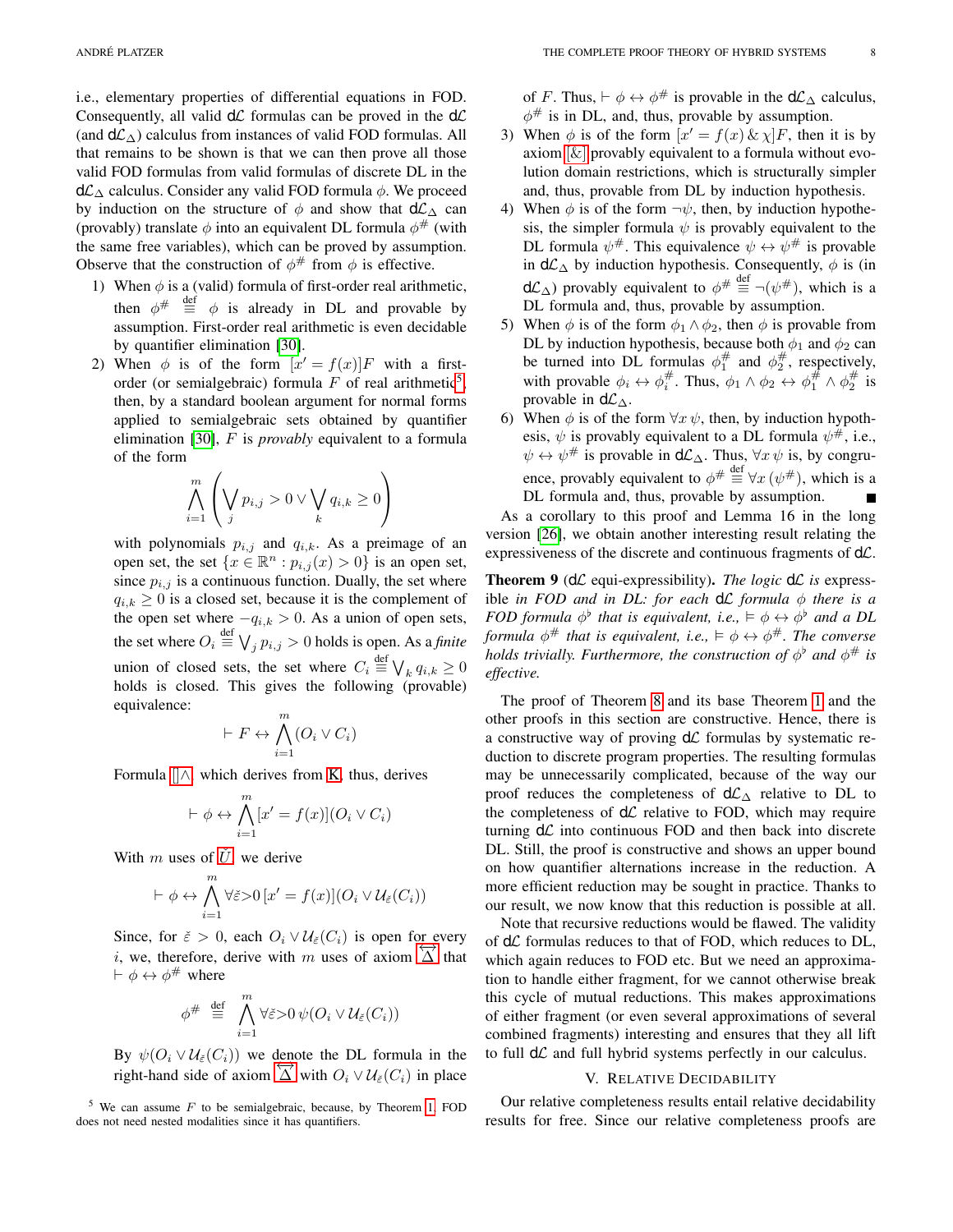constructive and the rules automatable [\[23\]](#page-9-12), they even define a relative decision procedure. The proof of relative decidability rests on the coincidence lemma for  $d\mathcal{L}$ , which shows that only the values of free variables of a formula affect its truth-value.

<span id="page-8-0"></span>**Lemma 10** (Coincidence lemma). *If the states*  $\nu$  *and*  $\omega$  *agree on all free variables of formula*  $\phi$ *, then*  $\nu \models \phi$  *iff*  $\omega \models \phi$ *.* 

*Proof:* The proof is by a simple structural induction using the definitions of  $\nu \models \cdot$  and  $\rho(\cdot)$ .

Theorem 11 (Relative decidability). *Validity of* dL *sentences (i.e., formulas without free variables) is decidable relative to either an oracle for continuous FOD or an oracle for discrete DL.*

*Proof:* Let  $\phi$  by a sentence in  $d\mathcal{L}$  and  $\nu$  a state. Then either  $\nu \models \phi$  or  $\nu \not\models \phi$ . Thus, either  $\nu \models \phi$  or  $\nu \models \neg \phi$ . By coincidence lemma [10,](#page-8-0) however,  $\nu \models \phi$  iff  $\omega \models \phi$  for arbitrary ω, because the truth-value of  $dL$  formula φ is determined entirely<sup>[6](#page-8-1)</sup> by the value of its free variables, of which there are none. Consequently, either  $\models \phi$  or  $\models \neg \phi$ . In either case, Theorems [1](#page-2-15) and [8](#page-6-8) imply that the respective valid formula is provable in  $d\mathcal{L}_\Delta$  from valid DL (or FOD) formulas.

#### VI. RELATED WORK

A general overview of hybrid systems and logics can be found in [\[3\]](#page-9-3), [\[9\]](#page-9-21), [\[13\]](#page-9-5), [\[25\]](#page-9-13). Hybrid systems are undecidable and do not have finite-state bisimulations [\[2\]](#page-9-22), [\[16\]](#page-9-2), so abstractions and approximations are often used. Euler approximations are standard. Discrete approximations have been considered many times before [\[7\]](#page-9-4), [\[20\]](#page-9-23), [\[27\]](#page-9-6). Discretizations have been used for linear systems [\[13\]](#page-9-5), to obtain abstractions of fragments of hybrid systems [\[1\]](#page-9-24), [\[2\]](#page-9-22), [\[31\]](#page-9-25), and to approximate nonlinear systems by hybrid systems [\[17\]](#page-9-26) or by piecewise linear dynamics [\[3\]](#page-9-3) when assuming that error bounds or Lipschitz constants are given. See [\[7\]](#page-9-4), [\[16\]](#page-9-2), [\[27\]](#page-9-6) for a discussion of the limits and decidability frontier. These are interesting uses of approximation. But we use approximations for a different, proof-theoretical purpose: to obtain a sound and complete axiomatization relative to properties of discrete programs.

Related approaches do not take a perspective of logic and proofs. That made it difficult to formulate appropriate completeness notions, which are natural in logic. Previous completeness-type arguments for hybrid systems were restricted to bounded model checking [\[1\]](#page-9-24), continuous systems [\[31\]](#page-9-25), discrete linear systems on compact domains that are assumed to be so robustly save that simulation is enough [\[10\]](#page-9-27), or assume the system could be changed without affecting the property [\[17\]](#page-9-26). We, instead, prove full relative completeness of an expressive logic relative to a small fragment. Our results identify a more fundamental, proof-theoretical connection between discrete, continuous, and hybrid dynamics. They are also not limited to simple properties like reachability or safety but extend to the full expressivity of  $d\mathcal{L}$ .

Our notion of relative completeness is inspired by relative completeness for conventional programs, which has been pioneered by Cook [\[8\]](#page-9-7) and, for dynamic logic of conventional discrete programs [\[28\]](#page-9-11), by Harel et al. [\[14\]](#page-9-8), [\[15\]](#page-9-9). They show that Hoare's and Pratt's program logics are complete relative to an oracle for the first-order logic of the program data. Relative completeness is the standard approach to showing adequacy of calculi for undecidable classical program logics. Those completeness notions are inadequate for hybrid systems, however, because the data logic of hybrid systems is real arithmetic, hence decidable [\[30\]](#page-9-14). It is not the data, but the dynamics proper, that causes incompleteness. We, thus, prove completeness relative to fragments of the dynamics.

As an alternative to arithmetical relative completeness notions, Leivant [\[21\]](#page-9-10) considered completeness of discrete program logics by alignment with proof schemes in higher-order logic. It is not clear how that would generalize to a compelling completeness notion for hybrid systems, whose semantics intimately depends on arithmetical models that are rich enough to give differential equations a well-defined semantics. It is an interesting question, though.

Discrete Turing machines have been encoded into classes of hybrid [\[4\]](#page-9-0), [\[6\]](#page-9-1), [\[16\]](#page-9-2) or continuous systems [\[5\]](#page-9-28), [\[12\]](#page-9-29). Our proof works the other way around and handles full hybrid systems not just discrete Turing machines on a grid. We use discrete dynamics to understand hybrid dynamics. Our results are also about provability not encodability.

## VII. CONCLUSIONS

We have presented a significantly simplified axiomatization of differential dynamic logic  $(d\mathcal{L})$ , our logic for hybrid systems. We have introduced a new axiom for discrete approximation of differential equations based on Euler discretizations. We prove the calculus to be a sound and complete axiomatization of  $d\mathcal{L}$  relative to the continuous fragment (differential equations) and also a sound and complete axiomatization relative to the discrete fragment. Our results show that the proof theory of hybrid systems aligns completely with that of continuous systems *and* with that of discrete systems. Our axiomatization defines a perfect lifting. Because our proofs are constructive, our axiomatization even defines relative decision procedures for  $d\mathcal{L}$  sentences. Our construction shows how quantifier alternations increase when interreducing dynamics. Finally, our simplified axiomatization makes it easier to transfer our completeness results to other verification approaches just by deriving our axioms.

Our complete alignment shows that any reasoning technique in one domain has a counterpart in the other. (In)variants, which are the predominant proof technique for loops, have differential (in)variants [\[24\]](#page-9-19) as a counterpart of induction for differential equations. Our results indicate a high potential for identifying other practical consequences of our theoretical alignment. They also revitalize and justify the hope that control and computer science techniques *can* work together to understand hybrid systems and can even work together to understand purely discrete or purely continuous systems.

<span id="page-8-1"></span> $6$  The semantics of  $d\mathcal{L}$  function and predicate symbols is fixed.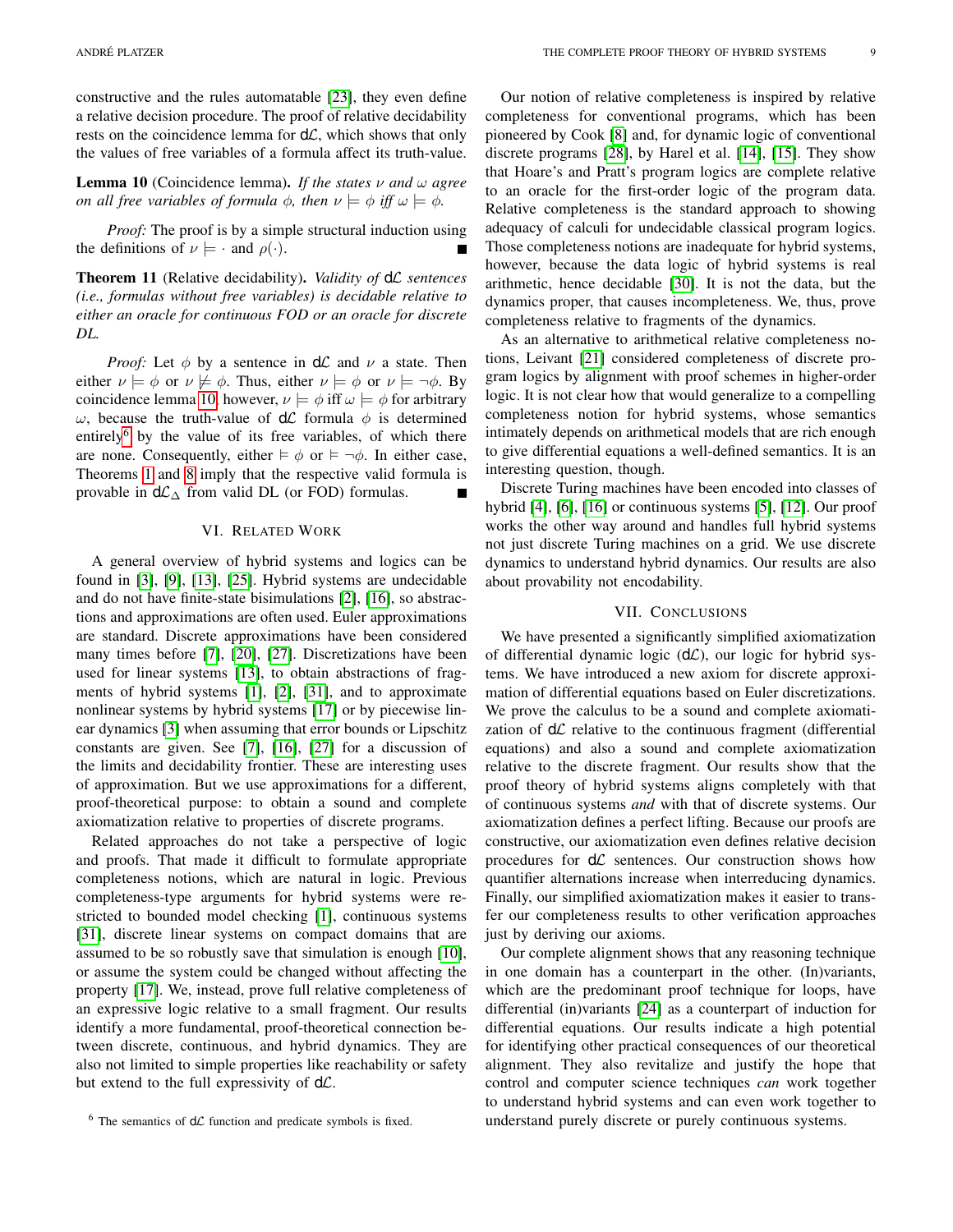In the interest of obtaining a computational approach that can lift and use quantifier elimination in real-closed fields, we have phrased our results for the case where differential dynamic logic is built over polynomial arithmetic. With the usual caveats about choosing evolution domain constraints and tests that safeguard against singularities in the domain of definition (of the functions and their relevant derivatives), they continue to hold for rational functions. In fact, they even continue to hold for more general functions as long as those are sufficiently smooth  $(C^2)$  on the relevant domains. Unlike with polynomial and rational functions, it is then more challenging to handle the resulting arithmetic, however, or could generally become undecidable. Our discrete relative completeness result also proves that we can handle properties of hybrid systems with complicated (non-polynomial or non-rational) functions in their differential equations to exactly the same extent to which discrete properties about the arithmetic resulting from their right-hand sides can be handled. This is another consequence of our alignment that has been foreshadowed by a corresponding observation about differential (in)variants [\[24\]](#page-9-19), but has now been shown in general.

#### ACKNOWLEDGMENT

I would like to thank the anonymous reviewers for their helpful feedback. This material is based upon work supported by the National Science Foundation under NSF CAREER Award CNS-1054246.

#### **REFERENCES**

- <span id="page-9-24"></span>[1] R. Alur, T. Dang, and F. Ivancic, "Predicate abstraction for reachability analysis of hybrid systems," *ACM Trans. Embedded Comput. Syst.*, vol. 5, no. 1, pp. 152–199, 2006.
- <span id="page-9-22"></span>[2] R. Alur, T. Henzinger, G. Lafferriere, and G. J. Pappas, "Discrete abstractions of hybrid systems," *Proc. IEEE*, vol. 88, no. 7, pp. 971–984, 2000.
- <span id="page-9-3"></span>[3] E. Asarin, T. Dang, and A. Girard, "Reachability analysis of nonlinear systems using conservative approximation," in *HSCC*, ser. LNCS, O. Maler and A. Pnueli, Eds., vol. 2623. Springer, 2003, pp. 20–35.
- <span id="page-9-0"></span>[4] E. Asarin and O. Maler, "Achilles and the tortoise climbing up the arithmetical hierarchy," *J. Comput. Syst. Sci.*, vol. 57, no. 3, pp. 389–398, 1998.
- <span id="page-9-28"></span>[5] M. S. Branicky, "Universal computation and other capabilities of hybrid and continuous dynamical systems," *Theor. Comput. Sci.*, vol. 138, no. 1, pp. 67–100, 1995.
- <span id="page-9-1"></span>[6] F. Cassez and K. G. Larsen, "The impressive power of stopwatches," in *CONCUR*, 2000, pp. 138–152.
- <span id="page-9-4"></span>[7] P. Collins, "Optimal semicomputable approximations to reachable and invariant sets," *Theory Comput. Syst.*, vol. 41, no. 1, pp. 33–48, 2007.
- <span id="page-9-7"></span>[8] S. A. Cook, "Soundness and completeness of an axiom system for program verification." *SIAM J. Comput.*, vol. 7, no. 1, pp. 70–90, 1978.
- <span id="page-9-27"></span><span id="page-9-21"></span>[10] A. Girard and G. J. Pappas, "Verification using simulation," in *HSCC*, ser. LNCS, J. P. Hespanha and A. Tiwari, Eds., vol. 3927. Springer, 2006, pp. 272–286.
- <span id="page-9-30"></span>[11] K. Gödel, "Über formal unentscheidbare Sätze der Principia Mathematica und verwandter Systeme I," *Mon. hefte Math. Phys.*, vol. 38, pp. 173–198, 1931.
- <span id="page-9-29"></span>[12] D. S. Graça, M. L. Campagnolo, and J. Buescu, "Computability with polynomial differential equations," *Advances in Applied Mathematics*, 2007.
- <span id="page-9-5"></span>[13] C. L. Guernic and A. Girard, "Reachability analysis of hybrid systems using support functions," in *CAV*, ser. LNCS, A. Bouajjani and O. Maler, Eds., vol. 5643. Springer, 2009, pp. 540–554.
- <span id="page-9-8"></span>[14] D. Harel, D. Kozen, and J. Tiuryn, *Dynamic logic*. Cambridge: MIT Press, 2000.
- <span id="page-9-9"></span>[15] D. Harel, A. R. Meyer, and V. R. Pratt, "Computability and completeness in logics of programs (preliminary report)," in *STOC*. ACM, 1977, pp. 261–268.
- <span id="page-9-2"></span>[16] T. A. Henzinger, "The theory of hybrid automata." in *LICS*. Los Alamitos: IEEE Computer Society, 1996, pp. 278–292.
- <span id="page-9-26"></span>[17] T. A. Henzinger, P.-H. Ho, and H. Wong-Toi, "Algorithmic analysis of nonlinear hybrid systems." *IEEE T. Automat. Contr.*, vol. 43, pp. 540– 554, 1998.
- <span id="page-9-17"></span>[18] G. E. Hughes and M. J. Cresswell, *A New Introduction to Modal Logic*. Routledge, 1996.
- <span id="page-9-15"></span>[19] D. Kozen, "Kleene algebra with tests," *ACM Trans. Program. Lang. Syst.*, vol. 19, no. 3, pp. 427–443, 1997.
- <span id="page-9-23"></span>[20] R. Lanotte and S. Tini, "Taylor approximation for hybrid systems." in *HSCC*, ser. LNCS, M. Morari and L. Thiele, Eds., vol. 3414. Springer, 2005, pp. 402–416.
- <span id="page-9-10"></span>[21] D. Leivant, "Matching explicit and modal reasoning about programs: A proof theoretic delineation of dynamic logic," in *LICS*. IEEE Computer Society, 2006, pp. 157–168.
- <span id="page-9-31"></span>[22] M. Morayne, "On differentiability of Peano type functions," *Colloquium Mathematicum*, vol. LIII, pp. 129–132, 1987.
- <span id="page-9-12"></span>[23] A. Platzer, "Differential dynamic logic for hybrid systems." *J. Autom. Reas.*, vol. 41, no. 2, pp. 143–189, 2008.
- <span id="page-9-19"></span>[24] ——, "Differential-algebraic dynamic logic for differential-algebraic programs," *J. Log. Comput.*, vol. 20, no. 1, pp. 309–352, 2010.
- <span id="page-9-13"></span>[25] ——, *Logical Analysis of Hybrid Systems: Proving Theorems for Complex Dynamics*. Heidelberg: Springer, 2010.
- <span id="page-9-18"></span>[26] ——, "The complete proof theory of hybrid systems," School of Computer Science, Carnegie Mellon University, Pittsburgh, PA, Tech. Rep. CMU-CS-11-144, Nov 2011.
- <span id="page-9-6"></span>[27] A. Platzer and E. M. Clarke, "The image computation problem in hybrid systems model checking." in *HSCC*, ser. LNCS, A. Bemporad, A. Bicchi, and G. Buttazzo, Eds., vol. 4416. Springer, 2007, pp. 473–486.
- <span id="page-9-11"></span>[28] V. R. Pratt, "Semantical considerations on Floyd-Hoare logic," in *FOCS*. IEEE, 1976, pp. 109–121.
- <span id="page-9-20"></span>[29] J. Stoer and R. Bulirsch, *Introduction to Numerical Analysis*, 3rd ed. New York: Springer, 2002.
- <span id="page-9-14"></span>[30] A. Tarski, *A Decision Method for Elementary Algebra and Geometry*, 2nd ed. Berkeley: University of California Press, 1951.
- <span id="page-9-25"></span>[31] A. Tiwari, "Abstractions for hybrid systems," *Form. Methods Syst. Des.*, vol. 32, no. 1, pp. 57–83, 2008.
- <span id="page-9-16"></span>[32] W. Walter, *Ordinary Differential Equations*. Springer, 1998.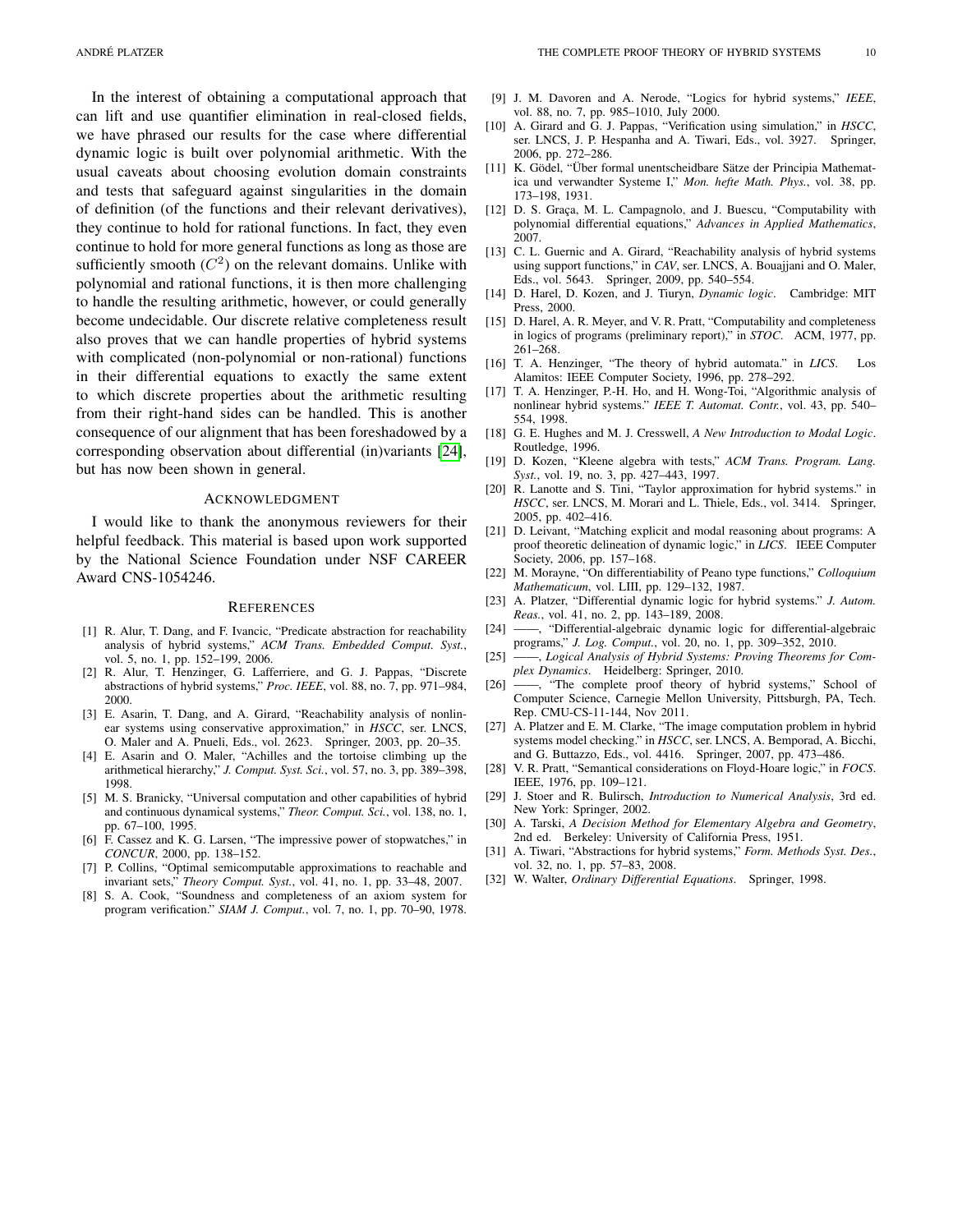# APPENDIX A

# EULER APPROXIMATION PROOFS

In this section of the appendix, we prove the lemmas from Sect. [IV.](#page-3-7) For the sake of a self-contained presentation we report an explicit yet standard proof of the error bound for Euler approximation shown in Theorem [3.](#page-4-1) A more general result can be found in [\[29,](#page-9-20) Theorem 7.2.2.3].

*Proof of Theorem [3:](#page-4-1)* By  $f \in C^2$  and footnote [3](#page-5-1) we have  $x \in C^2$ . Consider the variation  $\check{x}^{n+1} = \check{x}^n + h\check{\Phi}(hn, \check{x}^n)$  with  $\check{x}^0 = \hat{x}^0 = x(0)$  and

$$
\check{\Phi}(\zeta, y) \stackrel{\text{def}}{=} \begin{cases} f(y) & \text{if } ||y - x(\zeta)|| \le E \\ f\left(x(\zeta) + E\frac{y - x(\zeta)}{||y - x(\zeta)||}\right) & \text{if } ||y - x(\zeta)|| \ge E \end{cases}
$$

Like f,  $\Phi$  is continuous and Lipschitz-continuous in y with Lipschitz-constant L, but, by construction, for all  $y \in \mathbb{R}^n$ , because  $||x(\zeta) + E \frac{y - x(\zeta)}{||y - x(\zeta)||} - x(\zeta)|| \le E$  for all  $\zeta \le t$ . Consider any  $n \in \mathbb{N}$ . By Taylor approximation for x at nh we know for some  $\xi \in (nh, (n+1)h)$  that

$$
||x((n+1)h) - \check{x}^{n+1}||
$$
  
\n
$$
= ||x(nh) + x'(nh)h + \frac{x''(\xi)}{2}h^2 - \check{x}^n - h\check{\Phi}(nh, \check{x}^n)||
$$
  
\n
$$
\stackrel{\text{ODE}}{=} ||x(nh) - \check{x}^n + (f(x(nh)) - \check{\Phi}(nh, \check{x}^n))h + \frac{x''(\xi)}{2}h^2||
$$
  
\n
$$
= ||x(nh) - \check{x}^n + (\check{\Phi}(nh, x(nh)) - \check{\Phi}(nh, \check{x}^n))h + \frac{x''(\xi)}{2}h^2||
$$
  
\n
$$
\leq ||x(nh) - \check{x}^n|| + Lh||x(nh) - \check{x}^n|| + \frac{h^2}{2}||x''(\xi)||
$$
  
\n
$$
\leq (1 + Lh)||x(nh) - \check{x}^n|| + \frac{h^2}{2} \max_{\zeta \in [0, t]} ||x''(\zeta)||
$$

This error bound holds for any  $n \in \mathbb{N}$  starting with error  $||x(0) - \check{x}^{0}|| = 0$ . Thus, recursively, for any n:

$$
||x(nh) - \tilde{x}^{n}||
$$
  
\n
$$
\leq (1 + Lh) ||x((n - 1)h) - \tilde{x}^{n-1}|| + \frac{h^2}{2} \max_{\zeta \in [0, t]} ||x''(\zeta)||
$$
  
\n
$$
\leq (1 + Lh) ((1 + Lh) ||x((n - 2)h) - \tilde{x}^{n-2}|| + \frac{h^2}{2} \max_{\zeta \in [0, t]} ||x''(\zeta)||) + \frac{h^2}{2} \max_{\zeta \in [0, t]} ||x''(\zeta)||
$$
  
\n
$$
\leq ...
$$
  
\n
$$
\leq \sum_{k=0}^{n} (1 + Lh)^k \frac{h^2}{2} \max_{\zeta \in [0, t]} ||x''(\zeta)||
$$
  
\n
$$
\leq \frac{h^2}{2} \max_{\zeta \in [0, t]} ||x''(\zeta)|| \sum_{k=0}^{n} (e^{Lh})^k
$$
  
\n
$$
\leq \frac{h^2}{2} \max_{\zeta \in [0, t]} ||x''(\zeta)|| \int_0^n e^{Lh t} dt
$$
  
\n
$$
\leq \frac{h^2}{2} \max_{\zeta \in [0, t]} ||x''(\zeta)|| \frac{e^{Lh n} - 1}{Lh}
$$

because  $1 + Lh \le e^{Lh}$  for  $Lh \ge 0$ , which can be seen by its power series expansion. The next-to-last inequality follows, because the sum is a particlar lower Riemann sum of the

integral, since  $e^{Lhk} \ge 0$  is monotone in k. Since  $0 \le hn \le t$ is bounded and  $E > 0$ , there is an  $h_0 > 0$  such that  $||x(nh) - \check{x}^n|| < E$  for all  $0 \le h \le h_0$  and all  $n \in \mathbb{N}$  with  $nh \leq t$ . Therefore,  $\hat{x}^n = \check{x}^n$  for these  $h, n$  and

$$
||x(nh) - \hat{x}^{n}|| \le \frac{h}{2} \max_{\zeta \in [0,t]} ||x''(\zeta)|| \frac{e^{Lt} - 1}{L}
$$

*Proof of Lemma [4:](#page-4-4)* Write  $d(x, y) \stackrel{\text{def}}{=} ||x - y||$  for  $x, y \in \mathbb{R}^n$ .  $d(\cdot, S)$  satisfies the triangle inequality  $d(x, S) =$ inf<sub>z∈S</sub>  $d(x, z)$  ≤ inf<sub>z∈S</sub>( $d(x, y) + d(y, z)$ ) =  $d(x, y) + d(y, S)$ . For  $\varepsilon > 0$  and  $x, y$  with  $d(x, y) < \delta := \varepsilon$  we, thus, know  $d(x, S) - d(y, S) \leq d(x, y) < \varepsilon$ . Also,  $d(y, S) - d(x, S) \leq$  $d(y, x) = d(x, y) < \varepsilon.$ 

*Proof of Lemma [5:](#page-4-2)* Suppose  $\inf_{x \in K} d(x, F^{\complement}) = 0$ . Then there is a sequence  $(x_n)_{n \in \mathbb{N}} \subseteq K$  with  $d(x_n, F^{\complement}) \to 0$  as  $n \to \infty$ . By compactness of K, we can pass to a subsequence  $x_{n_k}$  such that  $x_{n_k} \to x$  converges to an  $x \in K$  as  $k \to \infty$ . By Lemma [4,](#page-4-4)

$$
d(\lim_{k\to\infty}x_{n_k}, F^{\complement})=\lim_{k\to\infty}d(x_{n_k}, F^{\complement})=\lim_{n\to\infty}d(x_n, F^{\complement})=0
$$

Now  $x \in K \subseteq F$  implies  $x \notin F^{\complement}$ . Since  $d(x, F^{\complement}) =$  $\inf_{y \in F^{\bf C}} d(x, y) = 0$ , there is a sequence in  $F^{\bf C} \setminus \{x\}$  converging to x. Yet,  $F^{\complement}$  is closed, hence  $x \in F^{\complement}$ , contradicting  $x \in F$ .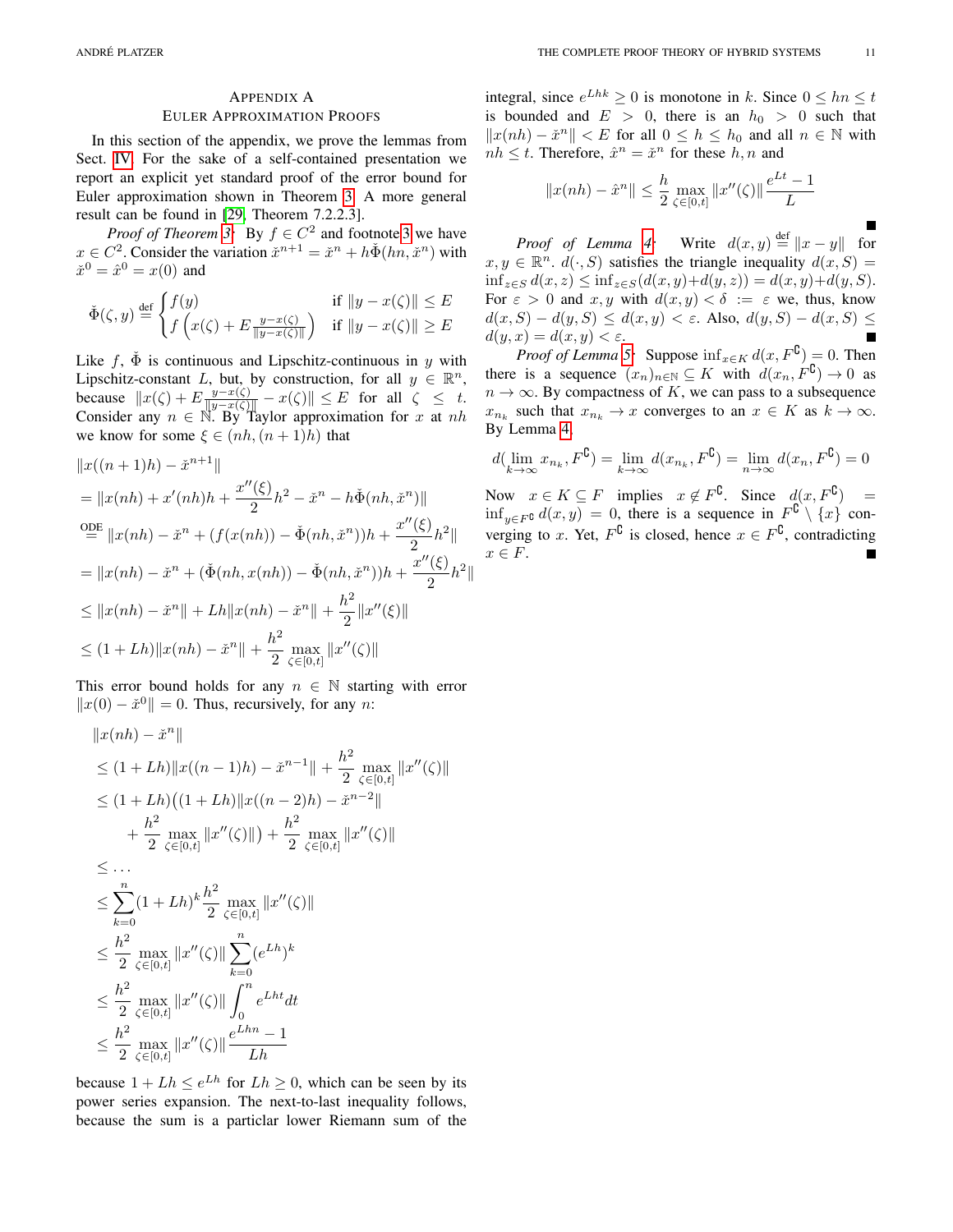#### CONTINUOUS COMPLETENESS PROOF

We will first prove the soundness direction of Theorem [1.](#page-2-15) Then it remains to prove the completeness direction of Theorem [1.](#page-2-15) In this appendix, we present a fully constructive proof of Theorem [1,](#page-2-15) following our proof structure from [\[23\]](#page-9-12). Thanks to our significantly simplified axiomatization, the soundness and relative completeness proofs are much simplified. The relative completeness proof shows that for every valid  $d\mathcal{L}$ formula, there is a finite set of valid FOD formulas from which it can be derived in the  $d\mathcal{L}$  calculus.

*Proof Outline:* The (constructive) proof, which, in full, is contained in the remainder of this appendix, adapts the techniques of Cook [\[8\]](#page-9-7) and Harel [\[14\]](#page-9-8), [\[15\]](#page-9-9) to the hybrid case. The decisive step is to show that every valid property of a repetition  $\alpha^*$  can be proven by axioms [I](#page-2-5) or [C,](#page-2-6) respectively, with a sufficiently strong invariant or variant that is expressible in  $d\mathcal{L}$ . For this, we show that  $d\mathcal{L}$  formulas can be expressed equivalently in FOD, and that valid  $d\mathcal{L}$  formulas can be derived from corresponding FOD axioms in the  $d\mathcal{L}$  calculus. In turn, the crucial step is to construct a finite FOD formula that characterizes the effect of unboundedly many repetitive hybrid transitions and just uses finitely many real variables.

Natural numbers are definable in FOD [\[23,](#page-9-12) Theorem 2]. For the sake of a complete presentation, we recall our proof.

Theorem 12 (Incompleteness). *Both the discrete fragment and the continuous fragment of* dL *are* not effectively axiomatisable*, i.e., they have no sound and complete effective calculus, because natural numbers are definable in both fragments.*

*Proof:* We prove that natural numbers are definable among the real numbers of  $d\mathcal{L}$  interpretations in both fragments. Then these fragments extend first-order *integer* arith-metic such that the incompleteness theorem of Gödel [\[11\]](#page-9-30) applies. Gödel's incompleteness theorem shows that no logic extending first-order integer arithmetic can have a sound and complete effective calculus. Natural numbers are definable in the discrete fragment without continuous evolutions using repetitive additions:

$$
nat(n) \leftrightarrow \langle x:=0; (x:=x+1)^* \rangle x = n.
$$

In the continuous fragment, an isomorphic copy of the natural numbers is definable using linear differential equations:

$$
nat(n) \leftrightarrow \exists s=0 \,\exists c=1 \,\exists \tau=0 \, \langle s' = c, c' = -s, \tau' = 1 \rangle (s = 0 \land \tau = n).
$$

These differential equations characterize sin and cos as unique



<span id="page-11-0"></span>Fig. 6. Characterization of N as zeros of solutions of differential equations

solutions for s and c, respectively. Their zeros, as detected by  $\tau$ , correspond to an isomorphic copy of natural numbers, scaled by  $\pi$ , i.e., *nat*(*n*) holds iff *n* is of the form  $k\pi$  for a  $k \in \mathbb{N}$ ; see Fig. [6.](#page-11-0) The initial values for s and c prevent the trivial solution identical to 0.

Let the FOD formula  $nat(x)$  be true iff x is a natural number. In this section, we abbreviate quantifiers over natural numbers by  $\forall x : \mathbb{N} \phi$  and  $\exists x : \mathbb{N} \phi$  for  $\forall x$  (*nat*(*x*)  $\rightarrow \phi$ ) and  $\exists x \, (nat(x) \land \phi)$ . Likewise, we abbreviate quantifiers over integers, e.g., by  $\forall x : \mathbb{Z} \phi$ .

# *A. Soundness of* dL *Calculus*

Before we turn to prove completeness, we first prove the soundness direction of Theorem [1.](#page-2-15) We state soundness as a separate theorem, because it is of independent interest:

# Theorem 13 (Soundness of dL). The dL calculus is sound, *i.e., every provable formula is valid, i.e., true in all states.*

*Proof:* All axioms of the  $d\mathcal{L}$  calculus in Fig. [1](#page-2-0) are sound, i.e., all their instances valid.

- $|\mathbf{v}| = |\mathbf{A} \times \mathbf{A}| = |\mathbf{A}| \times \mathbf{A}$  is sound. For state  $\nu$ , let  $\omega$  be the unique state such that  $(\nu, \omega) \in \rho(x := \theta)$ . That is,  $\omega = \nu$ except  $\omega(x) = [\![\theta]\!]_{\nu}$ . By the Substitution Lemma [\[25,](#page-9-13) Lemma 2.2] for admissible substitutions,  $\omega \models \phi$  iff  $\nu \models \phi_x^{\theta}$ . Thus,  $\nu \models [x := \theta]\phi$  iff  $\nu \models \phi_x^{\theta}$ .
- [\[?\]](#page-2-16) Axiom [?] is sound. Consider a state  $\nu$ . If  $\nu \models \chi$ , then the only transition is  $(\nu, \nu) \in \rho(? \chi)$ , hence,  $\nu \models [? \chi] \phi$  iff  $\nu \models \phi$ , which holds iff  $\nu \models \chi \rightarrow \phi$ . If, otherwise,  $\nu \not\models \chi$ , then ? $\chi$  allows no transitions  $(\nu, \omega) \in \rho(?\chi)$  hence  $\nu \models [?\chi] \phi$  holds vacuously and  $\nu \models \chi \rightarrow \phi$  holds vacuously, too.
- $\left\lceil \right\rceil$  $\Box$  Axiom [\[](#page-2-2)'] is sound, because y is the solution (unique by Picard-Lindelöf [\[32,](#page-9-16) Theorem 10.VI]) of the differential equation  $y(t)' = \theta$  with symbolic initial values  $y(0) = x$ . Thus,  $\nu \models [x' = \theta] \phi$  iff  $\phi$  holds at all times  $t \geq 0$  along  $y(t)$ . That is,  $\nu \models [x' = \theta]\phi$  iff  $\nu \models \forall t \geq 0 \ [x := y(t)] \phi.$
- $[\&]$  Axiom  $[\&]$  is sound, because the right-hand side checks  $\chi$  along the reverse flow. Continuous evolution is reversible, i.e., the transitions of  $x' = -\theta$ are inverse to those of  $x' = \theta$ . For this, consider  $(\nu, \omega) \in \rho(x' = \theta)$ , that is, let  $\varphi$  be the unique [\[23,](#page-9-12) Lemma 1] solution of  $x' = \theta$  of some duration r starting in state  $\nu$  and ending in  $\omega$ . Then  $\rho$  defined as  $\rho(\zeta) = \varphi(r - \zeta)$ , is of duration r, starts in  $\omega$  and ends in  $\nu$ . Furthermore,  $\rho$  is a solution of  $x' = -\theta$ :

$$
\frac{d\varrho(t)(x)}{dt}(\zeta) = \frac{d\varphi(r-t)(x)}{dt}(\zeta) = \frac{d\varphi(u)(x)}{du} \frac{d(r-t)}{dt}(\zeta)
$$

$$
= -\frac{d\varphi(u)(x)}{du}(\zeta) = -[\![\theta]\!]_{\varphi(\zeta)} = [-\![-\theta]\!]_{\varphi(\zeta)}.
$$

Consequently, all evolutions of  $[x' = -\theta]$  follow the same flow as  $[x' = \theta]$ , but backwards. The antecedent of the postcondition tests whether, along the reverse flow,  $\chi$  has been true at all times until the starting time  $t_0$ ; see Fig. [2.](#page-2-12) The quantifier  $\forall t_0 = x_0 \dots$ ,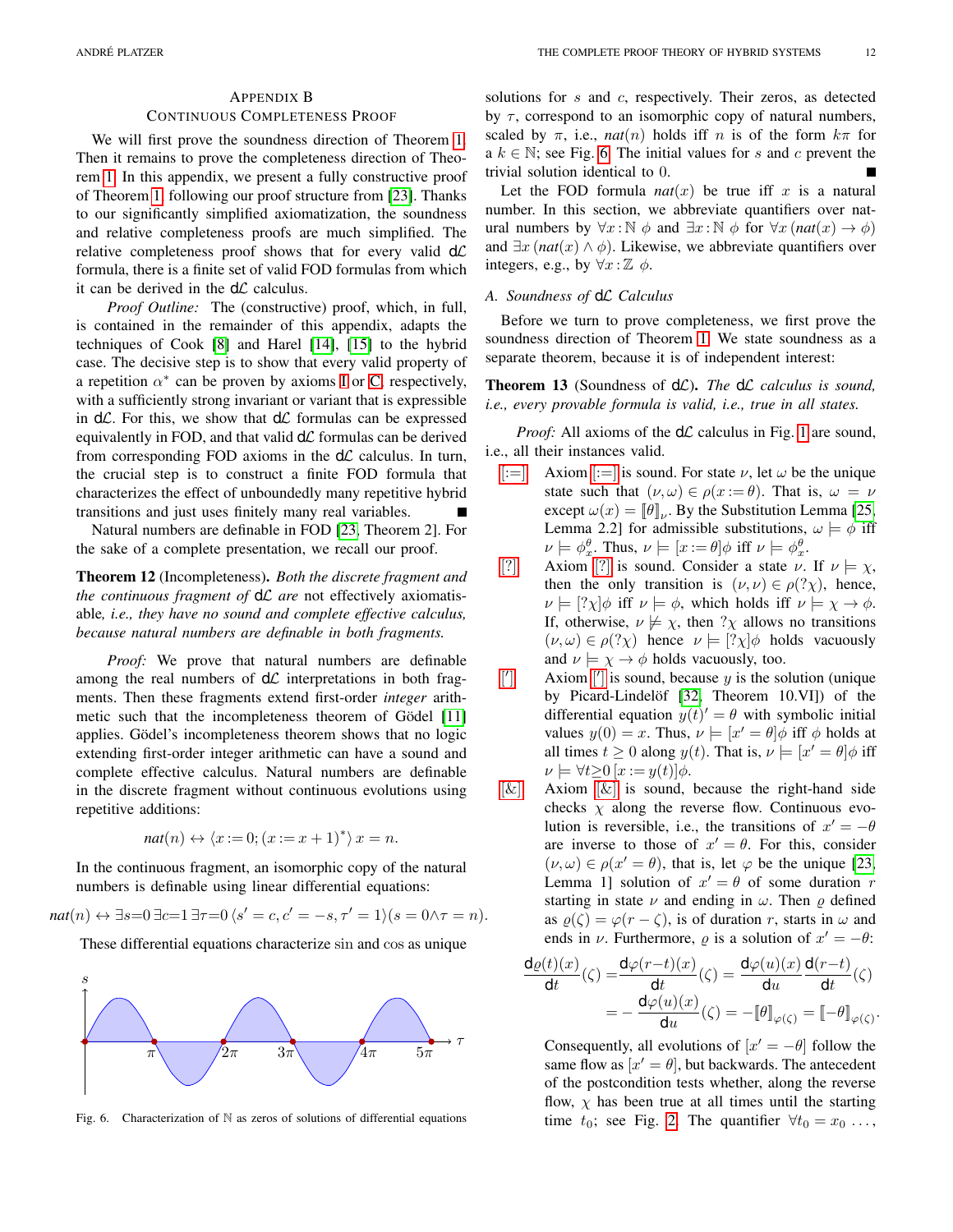which is an abbreviation for  $\forall t_0$  ( $t_0 = x_0 \rightarrow \dots$  ), remembers the initial time  $x_0$  in  $t_0$ . Recall that we assume  $x_0$  to be a clock with the differential equation  $x'_0 = 1$  in the vectorial differential equation  $x' = \theta$ to track time.

- [[∪](#page-2-17)] Axiom [∪] is sound. Since  $\rho(\alpha \cup \beta) = \rho(\alpha) \cup \rho(\beta)$ , we have that  $(\nu, \omega) \in \rho(\alpha \cup \beta)$  iff  $(\nu, \omega) \in \rho(\alpha)$  or  $(\nu, \omega) \in \rho(\beta)$ . Thus,  $\nu \models [\alpha \cup \beta] \phi$  iff  $\nu \models [\alpha] \phi$  and  $\nu \models [\beta]\phi$ .
- [\[;\]](#page-2-18) Axiom [;] is sound. Since  $\rho(\alpha;\beta) = \rho(\beta)$   $\circ$  $\rho(\alpha)$ , we have that  $(\nu, \omega) \in \rho(\alpha; \beta)$  iff  $(\nu, \mu) \in \rho(\alpha)$ and  $(\mu, \omega) \in \rho(\beta)$  for some middle state  $\mu$ . Hence,  $\nu \models [\alpha; \beta] \phi$  iff  $\mu \models [\beta] \phi$  for all  $\mu$  with  $(\nu, \mu) \in \rho(\alpha)$ . That is  $\nu \models [\alpha; \beta] \phi$  iff  $\nu \models [\alpha][\beta] \phi$ .
- [ ∗ | Axiom  $[\ast]$  $[\ast]$  is sound. Since  $\rho(\alpha^*) = \bigcup_{n \in \mathbb{N}} \rho(\alpha^n)$ , there are two cases:  $\alpha$  either repeats for 0 or for 1 or more iterations. Thus  $\nu \models [\alpha^*]\phi$  iff  $\nu \models [\alpha^0]\phi$ and  $\nu \models [\alpha; \alpha^*] \phi$ . Thus, by the soundness of [\[;\]](#page-2-18),  $\nu \models [\alpha^*] \phi \text{ iff } \nu \models \phi \text{ and } \nu \models [\alpha][\alpha^*] \phi.$
- [K](#page-2-4) Let  $\nu \models [\alpha](\phi \rightarrow \psi)$  and  $\nu \models [\alpha]\phi$ . Consider any  $\omega$ with  $(\nu, \omega) \in \rho(\alpha)$ . Then,  $\omega \models \phi \rightarrow \psi$  and  $\omega \models \phi$ . Thus,  $\omega \models \psi$ , implying  $\nu \models [\alpha]\psi$ , since  $\omega$  was arbitrary with  $(\nu, \omega) \in \rho(\alpha)$ .
- [I](#page-2-5) Let  $\nu \models [\alpha^*](\phi \rightarrow [\alpha]\phi)$  and  $\nu \models \phi$ . Since  $\rho(\alpha^*) =$  $\bigcup_{n\in\mathbb{N}}\rho(\alpha^n)$ , it is enough to show that  $\nu\models[\alpha^n]\phi$ for all  $n \in \mathbb{N}$ . For  $n = 0$ , this follows from  $\nu \models \phi$ . Inductively, from  $\nu \models [\alpha^n]\phi$ , we show that  $\nu \models [\alpha^{n+1}]\phi$ . By soundness of [\[;\]](#page-2-18), it is enough to show  $\nu \models [\alpha^n][\alpha]\phi$ . For any  $\omega$  with  $(\nu, \omega) \in \rho(\alpha^n)$ , we know  $\omega \models \phi$  and need to show  $\omega \models [\alpha]\phi$ . Yet, we also know  $\omega \models \phi \rightarrow [\alpha] \phi$  by  $\nu \models [\alpha^*](\phi \rightarrow [\alpha] \phi)$ , because  $\rho(\alpha^n) \subseteq \rho(\alpha^*).$
- [C](#page-2-6) Let  $\nu \models [\alpha^*] \forall v > 0 \, (\varphi(v) \rightarrow \langle \alpha \rangle \varphi(v-1))$  and  $\nu \models \exists v \varphi(v)$ . First note that v does not occur in  $\alpha$ , hence its value does not change during  $\alpha^*$  and does not affect the runs of  $\alpha^*$ . We show  $\nu \models \langle \alpha^* \rangle \exists v \leq 0 \varphi(v)$  by a well-founded induction along states  $\omega$  with  $(\nu, \omega) \in \rho(\alpha^*)$ satisfying  $\omega \models \varphi(v)$  for some value of v. If  $\omega \models \varphi(v)$  for a value of  $v \leq 0$ , we have  $\omega \models \exists v \leq 0 \, \varphi(v)$ , which implies  $\nu \models \langle \alpha^* \rangle \exists v \leq 0 \, \varphi(v)$ by  $(\nu, \omega) \in \rho(\alpha^*)$ . Otherwise, if  $\omega \models \varphi(v)$  for a value of  $v > 0$ , then by antecedent, we know  $\omega \models v > 0 \land \varphi(v) \rightarrow \langle \alpha \rangle \varphi(v-1)$ , because  $(\nu, \omega) \in \rho(\alpha^*)$ . Thus,  $\omega \models \langle \alpha \rangle \varphi(v-1)$ . Thus, there is a  $\omega_1$  with  $(\omega, \omega_1) \in \rho(\alpha)$  such that  $\omega_1 \models \varphi(v-1)$ . The induction is, thus, wellfounded, because the value of  $v$  decreases at least by 1, which it can only do finitely often down to the base case  $v \leq 0$ .
- [B](#page-2-7) Contrapositively, let  $\nu \not\models [\alpha]\forall x \phi$ . Thus, there is a state  $\omega$  with  $(\nu, \omega) \in \rho(\alpha)$  such that  $\omega \not\models \forall x \phi$ , because  $\omega_x^d \not\models \phi$  where  $\omega_x^d$  is like  $\omega$  except for the value of x, which is  $d \in \mathbb{R}$  in  $\omega_x^d$ . Since [B](#page-2-7) assumes x not to occur in  $\alpha$ , its value does not change during  $\alpha$ and does not affect runs of  $\alpha$ . Thus, for the state  $\nu_x^d$

that is like  $\nu$  except for the value of x, which is d in  $\nu_x^d$ , we have that  $(\nu_x^d, \omega_x^d) \in \rho(\alpha)$ . Hence,  $\omega_x^d \not\models \phi$ implies  $\nu_x^d \not\models [\alpha]\phi$ , i.e.,  $\nu \not\models \forall x [\alpha]\phi$ .

- [V](#page-2-9) Let  $\nu$  with  $\nu \models \phi$ . Consider any  $\omega$  with  $(\nu, \omega) \in \rho(\alpha)$ . Since [V](#page-2-9) assumes  $\alpha$  not to bind any variable that is free in  $\phi$ , the free variables of  $\phi$  cannot change their value when passing from v to  $\omega$ , hence  $\nu \models \phi$  iff  $\omega \models \phi$  by Coincidence Lemma [10.](#page-8-0)
- [G](#page-2-10) Rule [G](#page-2-10) is (globally) sound, which we show by induction on the structure of the proof. The  $d\mathcal{L}$ axioms (and basic axioms of first-order logic and first-order real arithmetic) are sound, hence, the proof can only start from valid formulas. Let  $\phi$  be provable, and let  $\alpha$   $\phi$  result from  $\phi$  by application of [G.](#page-2-10) The proof of  $\phi$  has one step less than that of  $\alpha | \phi$ , hence, by induction hypothesis, the proof of  $\phi$  is sound, which means that  $\phi$  is valid ( $\models \phi$ ). That is,  $\phi$  is true in all states  $\nu$ , which implies that, in particular,  $\phi$  is true ( $\nu \models \phi$ ) in all states  $\omega$  for which  $(\nu, \omega) \in \rho(\alpha)$ . Thus,  $\lbrack \alpha \rbrack \phi$  is valid and its proof sound.

Soundness of the rules and axioms of the first-order Hilbert calculus are as usual. Modus ponens is obvious and ∀ generalization follows the pattern of [G.](#page-2-10)

Next, we can turn to proving relative completeness.

# *B. Characterizing Real Godel Encodings ¨*

As the central device for constructing a FOD formula that captures the effect of unboundedly many repetitive hybrid transitions and just uses finitely many real variables, we prove that a real version of Gödel encoding is definable in FOD. That is, we give a FOD formula that reversibly packs finite sequences of real values into a single real number. The standard prime power constructions for natural number pairings do not generalize to the reals, because factorization is not unique.

Observe that a single differential equation system is *not* sufficient for defining real pairing functions as their solutions are differentiable, and yet, as a consequence of Morayne's theorem [\[22\]](#page-9-31), there is no differentiable surjection  $\mathbb{R} \to \mathbb{R}^2$ , nor to any part of  $\mathbb{R}^2$  of positive measure. We show that real sequences can be encoded nevertheless by chaining the effects of solutions of multiple (but finitely many!) differential equations and quantifiers.

<span id="page-12-0"></span>**Lemma 14** ( $\mathbb{R}$ -Gödel encoding). *The formula at*( $Z$ ,  $n$ ,  $j$ ,  $z$ ), *which holds iff* Z *is a real number that represents a Godel ¨ encoding of a sequence of* n *real numbers with real value* z *at position j (for*  $1 \leq j \leq m$ *), is definable in FOD. For a formula*  $\phi(z)$  we abbreviate  $\exists z \left( \text{at}(Z, n, j, z) \wedge \phi(z) \right)$  by  $\phi(Z_j^{(n)})$ .

*Proof:* The basic idea of the R-Gödel encoding is to interleave the bits of real numbers as depicted in Fig. [7](#page-13-0) (for a pairing of  $n = 2$  numbers a and b). For defining at  $(Z, n, j, z)$ , we use several auxiliary functions to improve readability; see Fig. [8.](#page-13-1) Note that these definitions need no recursion. Hence, as in the notation  $\phi(Z_j^{(n)})$ , we can consider occurrences of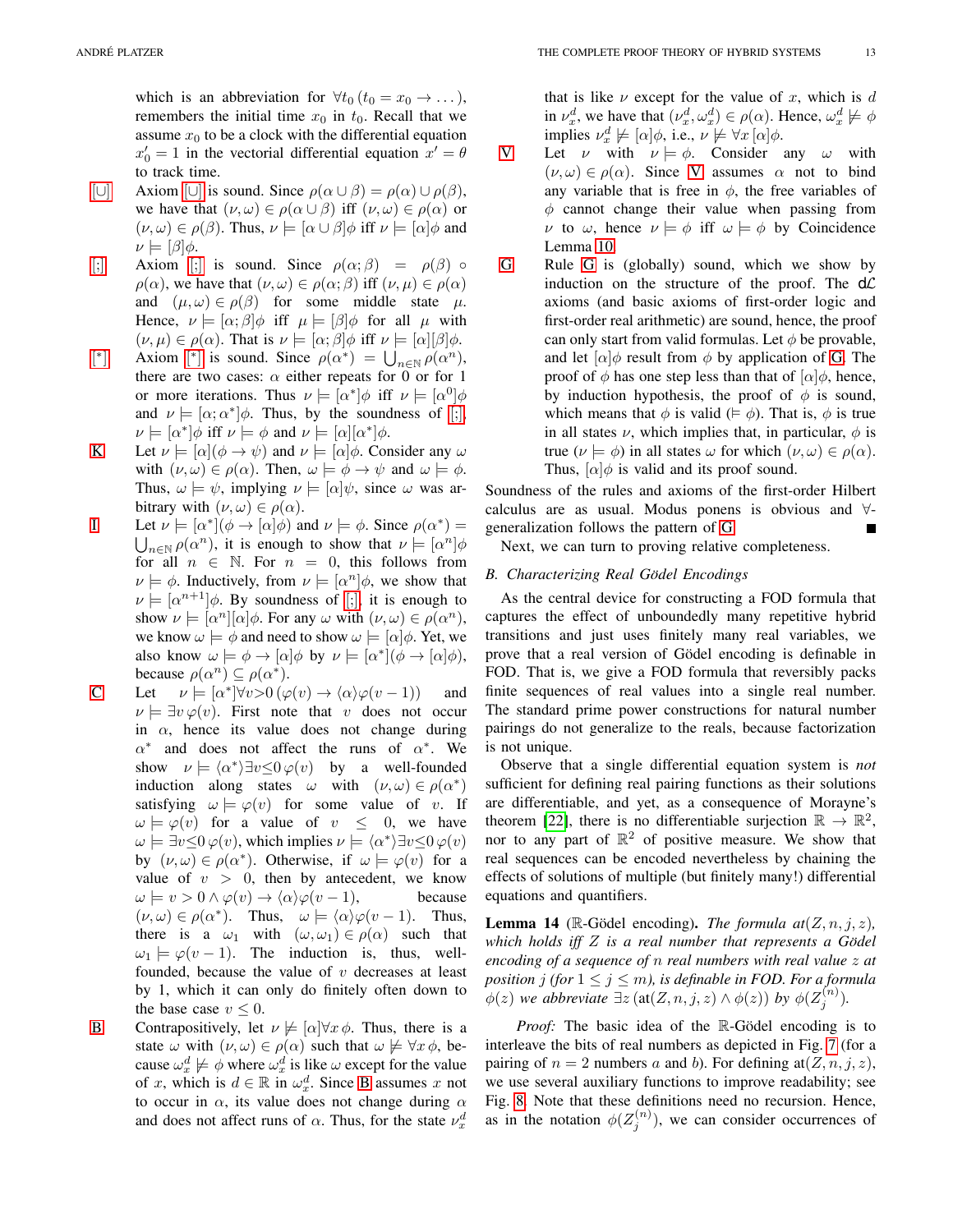$$
\sum_{i=0}^{\infty} \frac{a_i}{2^i} = a_0 \cdot a_1 a_2 \dots
$$
  

$$
\sum_{i=0}^{\infty} \frac{a_i}{2^i} = b_0 \cdot b_1 b_2 \dots
$$
  

$$
\sum_{i=0}^{\infty} \left( \frac{a_i}{2^{2i-1}} + \frac{b_i}{2^{2i}} \right) = a_0 b_0 \cdot a_1 b_1 a_2 b_2 \dots
$$

<span id="page-13-0"></span>Fig. 7. Fractional encoding principle of  $\mathbb{R}$ -Gödel encoding by bit interleaving

at(Z, n, j, z) ↔  $\forall i: \mathbb{Z}$  digit(z, i) = digit(Z, n(i - 1) + j) ∧ nat(n) ∧ nat(j) ∧ n > 0 digit $(a, i)$  = intpart $(2 \text{frac}(2^{i-1}a))$  $intpart(a) = a - frac(a)$ frac $(a) = z \leftrightarrow \exists i : \mathbb{Z} \ z = a - i \wedge -1 \langle z \wedge z \langle 1 \wedge az \rangle 0$  $2^{i} = z \leftrightarrow i \geq 0 \land \exists x \exists t (x = 1 \land t = 0 \land \langle x' = x \ln 2, t' = 1 \rangle (t = i \land x = z))$  $\lor i < 0 \land \exists x \, \exists t \, (x = 1 \land t = 0 \land \langle x' = -x \ln 2, t' = -1 \rangle (t = i \land x = z))$  $\ln 2 = z \leftrightarrow \exists x \exists t (x = 1 \land t = 0 \land \langle x' = x, t' = 1 \rangle (x = 2 \land t = z))$ 

<span id="page-13-1"></span>Fig. 8. FOD definition characterizing Gödel encoding of R-sequences in one real number

the function symbols as syntactic abbreviations for quantified variables satisfying the respective definitions.

The function symbol digit $(a, i)$  gives the *i*th bit of  $a \in \mathbb{R}$ when represented with basis 2. For  $i > 0$ ,  $\text{digit}(a, i)$  yields fractional bits, and, for  $i \leq 0$ , it yields bits of the integer part. For instance,  $\text{digit}(a, 1)$  yields the first fractional bit, digit $(a, 0)$  is the least-significant bit of the integer part of a. The function intpart $(a)$  represents the integer part of  $a \in \mathbb{R}$ . The function frac(a) represents the fractional part of  $a \in \mathbb{R}$ , which drops all integer bits. The last constraint in its definition implies that  $frac(a)$  keeps the sign of a (or 0). Consequently, intpart(*a*) and digit(*a*, *i*) also keep the sign of  $a$  (or 0). Exponentiation  $2^i$  is definable using differential equations, using an auxiliary characterization of the natural logarithm  $\ln 2$ . The definition of  $2^i$  splits into the case of exponential growth when  $i \geq 0$  and a symmetric case of exponential decay when  $i < 0$ .

#### *C. Expressibility and Rendition of Hybrid Program Semantics*

In order to show that  $d\mathcal{L}$  is sufficiently expressive to state the invariants and variants that are needed for proving valid statements about loops with axioms [I](#page-2-5) and [C,](#page-2-6) we prove an expressibility result. We give a constructive proof that the state transition relation of hybrid programs is definable in FOD, i.e., there is a FOD formula  $\mathcal{S}_{\alpha}(\vec{x}, \vec{v})$  characterizing the state transitions of hybrid program  $\alpha$  from the state characterized by the vector  $\vec{x}$  of variables to the state characterized by vector  $\vec{v}$ .

For this, we need to characterize hybrid programs equivalently by differential equations in FOD. Observe that the existence of such characterizations does *not* follow from results embedding Turing machines into differential equations [\[5\]](#page-9-28), [\[12\]](#page-9-29), because, unlike Turing machines, hybrid programs are not restricted to discrete values on a grid (such as  $\mathbb{N}^k$ ) but work with continuous real values. Furthermore, Turing machines only have repetitions of discrete transitions on discrete data (e.g., N). For hybrid programs, in contrast, we have to characterize repetitive interactions of interacting discrete and continuous transitions in continuous space (some  $\mathbb{R}^k$ ).

<span id="page-13-2"></span>Lemma 15 (Hybrid program rendition). *For every hybrid program*  $\alpha$  *with variables among*  $\vec{x} = x_1, \dots, x_k$ *, there is a FOD formula*  $S_\alpha(\vec{x}, \vec{v})$  *with variables among the 2k distinct variables*  $\vec{x} = x_1, \dots, x_k$  *and*  $\vec{v} = v_1, \dots, v_k$  *such that* 

$$
\vDash \mathcal{S}_\alpha(\vec{x},\vec{v}) \leftrightarrow \langle \alpha \rangle \vec{x} = \vec{v}
$$

*Proof:* By the Coincidence Lemma [10,](#page-8-0) interpretations of the vectors  $\vec{x}$  and  $\vec{v}$  completely characterize the input and output states, respectively, as far as  $\alpha$  is concerned. These vectors are finite because  $\alpha$  is finite. Vectorial equalities like  $\vec{x} = \vec{v}$ or quantifiers  $\exists \vec{v}$  are to be understood componentwise. The program rendition is defined inductively in Fig. [9.](#page-14-0)

The (vectorial) differential equation case  $x' = \theta$  (we avoid the notation  $\vec{x}' = \theta$ ) gives FOD formulas; no further reduction is needed. Evolution along differential equations with evolution domain restrictions is definable in terms of differential equations by the soundness of axiom  $[\&]$ . Formula  $\mathcal{S}_{x'=\theta\& x}(\vec{x}, \vec{v})$  is obtained by duality from the right-hand side of axiom  $[\&]$ . We add a clock t to x explicitly. Unlike all other cases, this case in Fig. [9](#page-14-0) uses nested FOD modalities, which can be avoided altogether when using the following equivalent FOD formula instead (cf. Fig. [2](#page-2-12) on p. [3\)](#page-2-12):

$$
\exists t \exists r \left( t = 0 \land \langle x' = \theta, t' = 1 \rangle (\vec{v} = \vec{x} \land r = t) \land \forall \vec{x} \forall t \left( \vec{x} = \vec{v} \land t = r \rightarrow [x' = -\theta, t' = -1](t \ge 0 \rightarrow \chi)) \right).
$$

With a finite formula, the characterization of repetition  $S_{\beta*}(\vec{x}, \vec{v})$  in FOD needs to capture arbitrarily long sequences of intermediate real-valued states and the correct transition between successive states of such a sequence. To achieve this with first-order quantifiers, we use the real Gödel encoding from Lemma [14](#page-12-0) in Fig. [9](#page-14-0) to map unbounded sequences of realvalued states reversibly to a single real number  $Z$ , which can be quantified over in first-order logic.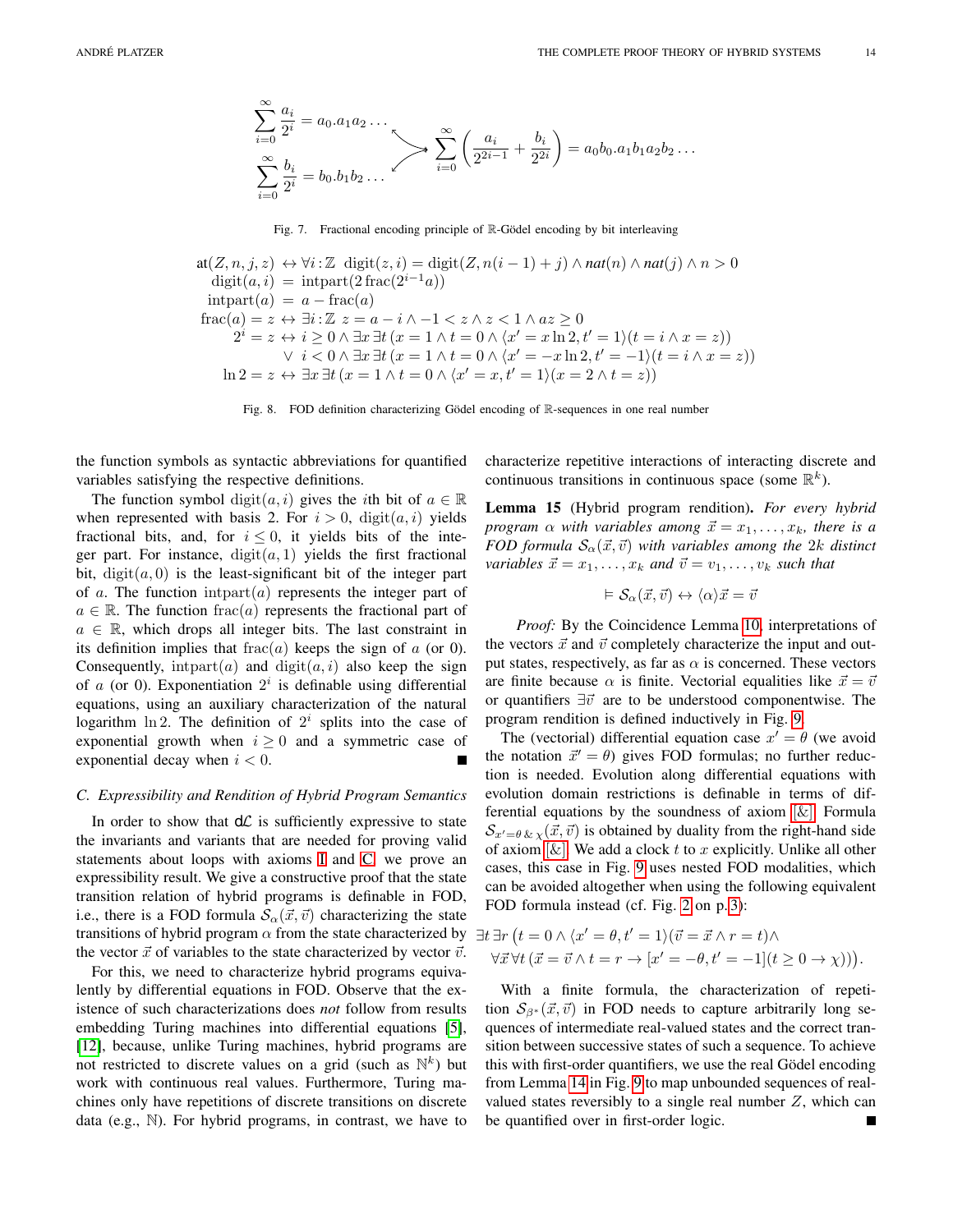$$
\mathcal{S}_{x_i:=\theta}(\vec{x}, \vec{v}) \equiv v_i = \theta \land \bigwedge_{j \neq i} v_j = x_j
$$
\n
$$
\mathcal{S}_{x'=\theta}(\vec{x}, \vec{v}) \equiv \langle x' = \theta \rangle \vec{v} = \vec{x}
$$
\n
$$
\mathcal{S}_{x'=\theta \& x}(\vec{x}, \vec{v}) \equiv \exists t \ (t = 0 \land \langle x' = \theta, t' = 1 \rangle \big(\vec{v} = \vec{x} \land [x' = -\theta, t' = -1](t \ge 0 \to \chi)\big)\big)
$$
\n
$$
\mathcal{S}_{\gamma_X}(\vec{x}, \vec{v}) \equiv \vec{v} = \vec{x} \land \chi
$$
\n
$$
\mathcal{S}_{\beta \mid \beta \in (\vec{x}, \vec{v})}(\vec{x}, \vec{v}) \equiv \mathcal{S}_{\beta}(\vec{x}, \vec{v}) \lor \mathcal{S}_{\gamma}(\vec{x}, \vec{v})
$$

$$
\mathcal{S}_{\beta;\gamma}(\vec{x},\vec{v}) \equiv \exists \vec{z} \left( \mathcal{S}_{\beta}(\vec{x},\vec{z}) \land \mathcal{S}_{\gamma}(\vec{z},\vec{v}) \right) \mathcal{S}_{\beta^*}(\vec{x},\vec{v}) \equiv \exists Z \exists n : \mathbb{N} \left( Z_1^{(n)} = \vec{x} \land Z_n^{(n)} = \vec{v} \land \forall i : \mathbb{N} \left( 1 \leq i < n \rightarrow \mathcal{S}_{\beta} (Z_i^{(n)}, Z_{i+1}^{(n)}) \right) \right)
$$

<span id="page-14-0"></span>

П

Using the program rendition from Lemma [15](#page-13-2) to characterize modalities, we prove that every  $d\mathcal{L}$  formula can be expressed equivalently in FOD.

<span id="page-14-3"></span>**Lemma 16** ( $d\mathcal{L}$  expressibility). *Logic*  $d\mathcal{L}$  *is* expressible *in FOD: for each*  $d\mathcal{L}$  *formula*  $\phi$  *there is a FOD formula*  $\phi^{\flat}$  *that is equivalent, i.e.,*  $\models \phi \leftrightarrow \phi^{\flat}$ *. The converse holds trivially.* 

*Proof:* The proof follows an induction on the structure of formula  $\phi$  for which it is imperative to find an equivalent  $\phi^{\flat}$  in FOD. Observe that the construction of  $\phi^{\flat}$  from  $\phi$  is effective.

- 0) If  $\phi$  is a first-order formula, then  $\phi^{\flat} := \phi$  already is a FOD formula such that nothing has to be shown.
- 1) If  $\phi$  is of the form  $\varphi \lor \psi$ , then by the induction hypothesis there are FOD formulas  $\varphi^{\flat}, \psi^{\flat}$  such that  $\models \varphi \leftrightarrow \varphi^{\flat}$ and  $\models \psi \leftrightarrow \psi^{\flat}$ , from which we can conclude by congruence that  $\models (\varphi \lor \psi) \leftrightarrow (\varphi^{\flat} \lor \psi^{\flat})$ , giving  $\models \phi \leftrightarrow \phi^{\flat}$  by choosing  $\varphi^{\flat} \vee \psi^{\flat}$  for  $\phi^{\flat}$ . Similar reasoning addresses the other propositional connectives or quantifiers by congruence.
- 2) The case where  $\phi$  is of the form  $\langle \alpha \rangle \psi$  is a consequence of the characterization of the semantics of hybrid programs in FOD. Expressibility follows from the induction hypothesis using the equivalence of explicit hybrid program renditions from Lemma [15:](#page-13-2)

$$
\vDash \langle \alpha \rangle \psi \leftrightarrow \exists \vec{v} \left( \mathcal{S}_{\alpha}(\vec{x}, \vec{v}) \wedge \psi^{\flat} \vec{x} \right).
$$

3) The case where  $\phi$  is  $\alpha|\psi$  is again a consequence of Lemma [15:](#page-13-2)

$$
\vDash [\alpha] \psi \leftrightarrow \forall \vec{v} \left( \mathcal{S}_{\alpha}(\vec{x}, \vec{v}) \rightarrow \psi^{\flat} \vec{v} \right)
$$

Observe that the construction of  $\phi^{\flat}$  out of  $\phi$  is effective. Also note that all our results continue to hold for rich-test d $\mathcal{L}$ , i.e., the logic where  $? \chi$  is a HP for any d $\mathcal{L}$  formula  $\chi$ , not just for a formula  $\chi$  of first-order real arithmetic. The only change in our proof is to use  $\chi^{\flat}$  in place of  $\chi$  in Fig. [9.](#page-14-0) Likewise, all our completeness results still hold when allowing arbitrary  $d\mathcal{L}$  formulas  $\chi$  in the evolution domain restrictions  $\chi$ of differential equations  $x' = \theta \& \chi$ .

#### *D. First-Order Continuous Relative Completeness*

As special cases of Theorem [1,](#page-2-15) we first prove relative completeness for first-order assertions about hybrid programs. These first-order cases constitute the basis for the general completeness proof for arbitrary formulas of  $d\mathcal{L}$ . We use the notation  $\vdash_{\mathcal{D}} \phi$  to indicate that a d $\mathcal{L}$  formula  $\phi$  is derivable in the  $d\mathcal{L}$  calculus (Fig. [1\)](#page-2-0) from FOD tautologies. The following formula derives<sup>[7](#page-14-1)</sup> from [K](#page-2-4) by duality

<span id="page-14-4"></span>
$$
(\mathbf{K}_{\langle\rangle}) \ [\alpha](\phi \to \psi) \to (\langle \alpha \rangle \phi \to \langle \alpha \rangle \psi)
$$

<span id="page-14-2"></span>Proposition 17 (Relative completeness of first-order safety). *For every hybrid program*  $\alpha$  *and all FOD formulas*  $F, G$ 

$$
\vDash F \to [\alpha]G \text{ implies } \vdash_{\mathcal{D}} F \to [\alpha]G.
$$

*Proof:* We generalize the relative completeness proof by Cook [\[8\]](#page-9-7) and Harel et al. [\[15\]](#page-9-9) to  $d\mathcal{L}$  and follow an induction on the structure of program  $\alpha$ . In the following, *IH* is short for the induction hypothesis.

- 1) The cases where  $\alpha$  is of the form  $x := \theta$ ,  $? \chi$ ,  $\beta \cup \gamma$ , or  $\beta$ ;  $\gamma$  are consequences of the soundness of the equivalence rules  $[;]$ , $[?]$ , $[∪]$  $[∪]$  $[∪]$ , $[:=]$ . Whenever their respective left-hand side is valid, their right-hand side is valid and of smaller complexity (the programs get simpler), and hence derivable by IH. Thus, we can derive  $F \to [\alpha] G$ by applying the respective rule. We explicitly show the proof for  $\beta$ ;  $\gamma$  as it contains an extra twist.
- 2)  $\models F \rightarrow [\beta; \gamma]G$ , which implies  $\models F \rightarrow [\beta][\gamma]G$ . By [\[26\]](#page-9-18), there is a FOD formula  $G^{\flat}$  such that  $\models G^{\flat} \leftrightarrow [\gamma]G$ . From that validity we conclude by IH that  $\vdash_{\mathcal{D}} F \to [\beta]G^{\flat}$  is derivable. Similarly, due to  $\models G^{\flat} \rightarrow [\gamma]G$ , we conclude  $\vdash_{\mathcal{D}} G^{\flat} \to [\gamma] G$  by IH. Extending the latter by [G,](#page-2-10) we derive  $\vdash_{\mathcal{D}} [\beta](G^{\flat} \to [\gamma]G)$ . Thus, [K](#page-2-4) derives  $\vdash_{\mathcal{D}} [\beta] G^{\flat} \rightarrow [\beta][\gamma] G$ . Combining the above derivations propositionally (cut with  $[\beta]G^{\flat}$ ), we

<span id="page-14-1"></span> $\int_{0}^{7} [\alpha] (\neg \psi \rightarrow \neg \phi) \rightarrow ([\alpha] \neg \psi \rightarrow [\alpha] \neg \phi)$  by [K.](#page-2-4) Thus, propositionally,  $[\alpha](\neg \psi \rightarrow \neg \phi) \rightarrow (\neg [\alpha] \neg \phi \rightarrow \neg [\alpha] \neg \psi)$ . By duality  $\langle \alpha \rangle \phi \equiv \neg [\alpha] \neg \phi$ , this is  $[\alpha](\neg \psi \rightarrow \neg \phi) \rightarrow (\langle \alpha \rangle \phi \rightarrow \langle \alpha \rangle \psi)$ . Thus,  $[\alpha](\phi \rightarrow \psi) \rightarrow (\langle \alpha \rangle \phi \rightarrow$  $\langle \alpha \rangle \psi$ ) derives as follows. From the propositional tautology  $(\phi \to \psi) \to$  $(\neg \psi \rightarrow \neg \phi)$  we derive  $[\alpha]((\phi \rightarrow \psi) \rightarrow (\neg \psi \rightarrow \neg \phi))$  with [G,](#page-2-10) from which [K](#page-2-4) derives  $[\alpha](\phi \rightarrow \psi) \rightarrow [\alpha](\neg \psi \rightarrow \neg \phi)$ , from which propositional reasoning yields the result.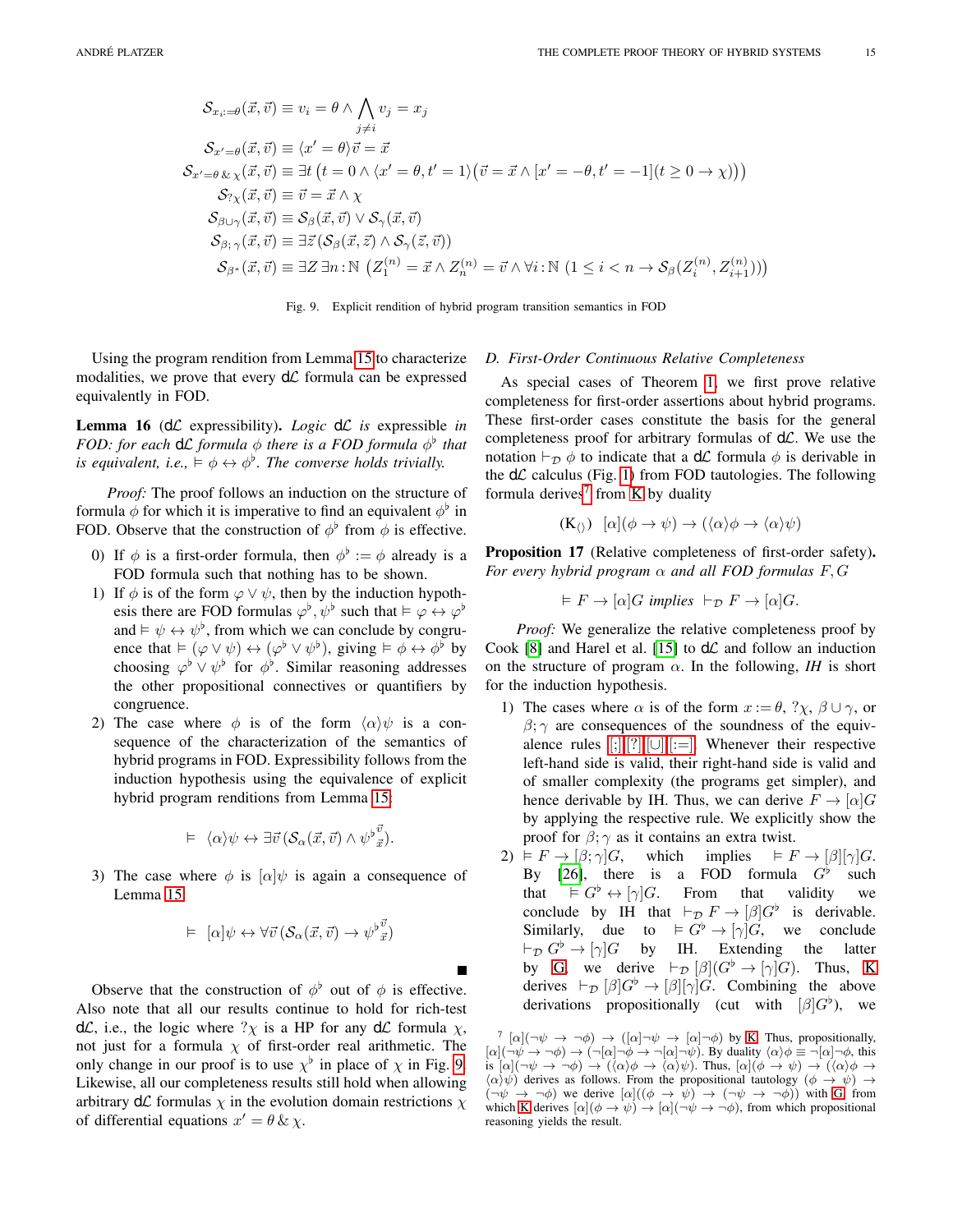derive  $\vdash_{\mathcal{D}} F \rightarrow [\beta][\gamma]G$ , from which [\[;\]](#page-2-18) derives  $\vdash_{\mathcal{D}} F \rightarrow [\beta; \gamma] G.$ 

- $3) \models F \rightarrow [x' = \theta]G$  is a FOD formula and hence provable by assumption.
- 4)  $\models F \rightarrow [\hat{x}' = \theta \& \chi]G$ , then this formula is, by axiom  $[\&]$ , provably equivalent to a formula without evolution domain restrictions. This is definable in FOD by Lemma [15,](#page-13-2) which we use as an abbreviation in FOD. Later, in the proof of Theorem [1,](#page-2-15) axiom  $[\&]$ also directly gives a provably equivalent but structurally simpler formula, which is, thus, provable by induction hypothesis. That part is like the case for  $[\&]$  in the proof of Theorem [8.](#page-6-8)
- $5) \vDash F \rightarrow [\beta^*]G$  can be derived by induction as follows. Formula  $[\beta^*]G$ , which expresses that all poststates of  $\beta^*$  satisfy G, is an invariant of  $\beta^*$ , because  $[\beta^*]G \to [\beta][\beta^*]G$  $[\beta^*]G \to [\beta][\beta^*]G$  is valid, even provable by [\*]. Thus, its equivalent FOD encoding according to [\[26\]](#page-9-18) is an invariant:

$$
\phi \equiv ([\beta^*]G)^{\flat} \equiv \forall \vec{v} \left( \mathcal{S}_{\beta^*}(\vec{x}, \vec{v}) \rightarrow G^{\vec{v}}_{\vec{x}} \right).
$$

 $F \to \phi$  and  $\phi \to G$  are valid FOD formulas, hence derivable by assumption. By [G](#page-2-10) the latter derivation extends to  $\vdash_{\mathcal{D}} [\beta^*](\phi \to G)$ , from which [K](#page-2-4) derives  $\vdash_{\mathcal{D}} [\beta^*] \phi \rightarrow [\beta^*] G$ . As above,  $\phi \rightarrow [\beta] \phi$  is valid by the semantics of repetition, and thus derivable by IH, since  $\beta$ is less complex. Thus, [G](#page-2-10) derives  $\vdash_{\mathcal{D}} [\beta^*](\phi \to [\beta]\phi)$ , from which [I](#page-2-5) derives  $\vdash_{\mathcal{D}} \phi \rightarrow [\beta^*]\phi$ . The above derivations combine propositionally (cut with  $\left[\beta^*\right]\phi$  and  $\phi$ ) to  $\vdash_{\mathcal{D}} F \to [\beta^*] G.$ 

<span id="page-15-0"></span>Proposition 18 (Relative completeness of first-order liveness). *For each hybrid program* α *and all FOD formulas* F, G

$$
\vDash F \to \langle \alpha \rangle G \implies \vdash_{\mathcal{D}} F \to \langle \alpha \rangle G.
$$

*Proof:* Most cases of this proof follow directly from the equivalence axioms used in Proposition [17,](#page-14-2) just by the duality  $\langle \alpha \rangle G \equiv \neg[\alpha] \neg G$ . What is different is that axiom [I](#page-2-5) for repetitions is no equivalence, and thus, does not give dual arguments. We generalize the arithmetic completeness proof by Harel [\[15\]](#page-9-9) to the hybrid case. Assume that  $\models F \rightarrow \langle \beta^* \rangle G$ . To derive this formula by [C,](#page-2-6) we use a FOD formula  $\varphi(n)$  as a variant expressing that, after *n* iterations,  $\beta$  can lead to a state satisfying  $G$ . This formula is obtained from Lemmas [15](#page-13-2) and [16](#page-14-3) as  $(\langle \beta^* \rangle G)^{\flat} \equiv \exists \vec{v} \, (\mathcal{S}_{\beta^*}(\vec{x}, \vec{v}) \wedge G^{\vec{v}}_{\vec{x}})$ , *except* that the quantifier on the repetition count  $n$  is removed such that  $n$  becomes a free variable (plus index shifting to count repetitions). We define  $\varphi(n-1)$  to be

$$
\exists \vec{v} \,\exists Z \left( G_{\vec{x}}^{\vec{v}} \wedge Z_1^{(n)} = \vec{x} \wedge Z_n^{(n)} = \vec{v} \right. \\
\wedge \forall i : \mathbb{N} \ (1 \leq i < n \rightarrow \mathcal{S}_{\beta}(Z_i^{(n)}, Z_{i+1}^{(n)})) \right).
$$

By Lemma [14,](#page-12-0)  $\varphi(n)$  can only hold true if n is a natural number. Now  $\vDash \varphi(n) \land n > 0 \rightarrow \langle \beta \rangle \varphi(n-1)$  is valid by construction according to the loop semantics: If  $n > 0$  is a natural number then so is  $n-1$ , and if  $\beta$  can reach G after *n* repetitions, then, after executing  $\beta$  once,  $n - 1$  repetitions of  $\beta$  can reach G. By IH, this formula is derivable, since  $\beta$  contains less loops. From this,  $\forall$ -generalization and [G](#page-2-10) derive  $\vdash_{\mathcal{D}} [\beta^*] \forall n > 0 \ (\varphi(n) \to \langle \beta \rangle \varphi(n-1))$ . Thus, [C](#page-2-6) derives  $\vdash_{\mathcal{D}} \forall v (\varphi(v) \rightarrow \langle \beta^* \rangle \exists v \leq 0 \varphi(v))$ . Standard first-order reasoning extends the latter to  $\vdash_{\mathcal{D}} \exists v \, \varphi(v) \rightarrow \langle \beta^* \rangle \exists v \leq 0 \, \varphi(v)$ . It only remains to show that the antecedent is derivable from F and  $\langle \beta^* \rangle G$  is derivable from the succedent. The following formulas are valid FOD formulas, hence derivable by assumption:

- $F \to \exists v \varphi(v)$ , because  $F \to \langle \beta^* \rangle G$ , and
- $\models (\exists v \leq 0 \varphi(v)) \rightarrow G$ , because  $v \leq 0$ , and the fact, that by Lemma [14,](#page-12-0)  $\varphi(v)$  only holds true for natural numbers, imply  $\varphi(0)$ . Further,  $\varphi(0)$  entails G, because zero repetitions of  $\beta$  have no effect.

By [G,](#page-2-10) the latter extends to  $\vdash_{\mathcal{D}} [\beta^*](\exists v \leq 0 \, \varphi(v) \to G)$ . From this, the dual  $(K_1)$  $(K_1)$  of [K](#page-2-4) directly derives  $\vdash_{\mathcal{D}} \langle \beta^* \rangle \exists v \leq 0 \varphi(v) \rightarrow \langle \beta^* \rangle$ The above derivations combine propositionally to  $\vdash_{\mathcal{D}} F \to \langle \beta^* \rangle G$  (by a cut with  $\langle \beta^* \rangle \exists v \leq 0 \varphi(v)$  and with  $\exists v \varphi(v)$ ).

#### *E. Continuous Relative Completeness of* dL

Having succeeded with the proofs of the above results we can finish the proof of Theorem [1.](#page-2-15)

*Proof of Theorem [1:](#page-2-15)* The proof follows a basic structure analogous to that of Harel et al.'s proof for the discrete case [\[15\]](#page-9-9). We have to show that every valid  $d\mathcal{L}$  formula  $\phi$  can be proven from FOD axioms within the  $d\mathcal{L}$  calculus: from  $\models \phi$ we have to prove  $\vdash_{\mathcal{D}} \phi$ . The proof proceeds as follows: By propositional recombination, we inductively identify fragments of  $\phi$  that correspond to  $\phi_1 \rightarrow [\alpha]\phi_2$  or  $\phi_1 \rightarrow \langle \alpha \rangle \phi_2$  logically. Next, we express subformulas  $\phi_i$  equivalently in FOD by [\[26\]](#page-9-18), and use Propositions [17](#page-14-2) and [18](#page-15-0) to resolve these first-order safety or liveness assertions. Finally, we prove that the original  $d\mathcal{L}$  formula can be re-derived from the subproofs in the  $d\mathcal{L}$ calculus.

We can assume  $\phi$  to be given in conjunctive normal form by appropriate propositional reasoning. In particular, we assume that negations are pushed inside over modalities using the dualities  $\neg[\alpha]\phi \equiv \langle \alpha \rangle \neg \phi$  and  $\neg \langle \alpha \rangle \phi \equiv [\alpha] \neg \phi$ . The remainder of the proof follows an induction on a measure  $|\phi|$ defined as the number of modalities in  $\phi$ . For a simple and uniform proof, we assume quantifiers to be abbreviations for modal formulas:  $\exists x \phi \equiv \langle x' = 1 \cup x' = -1 \rangle \phi$  and  $\forall x \, \phi \equiv [x' = 1 \cup x' = -1] \phi.$ 

- 0)  $|\phi| = 0$ ; then  $\phi$  is a (quantifier-free) first-order formula; hence provable by assumption (even decidable [\[30\]](#page-9-14)).
- 1)  $\phi$  is of the form  $\neg \phi_1$ ; then  $\phi_1$  is first-order, as we assumed negations to be pushed inside. Hence,  $|\phi| = 0$ and Case 0 applies.
- 2)  $\phi$  is of the form  $\phi_1 \wedge \phi_2$ , then individually deduce simpler proofs for  $\vdash_{\mathcal{D}} \phi_1$  and  $\vdash_{\mathcal{D}} \phi_2$  by IH, which combine propositionally to a proof for  $\vdash_{\mathcal{D}} \phi_1 \wedge \phi_2$ .
- <span id="page-15-1"></span>3)  $\phi$  is a disjunction and—without loss of generality—has one of the following forms (otherwise use associativity